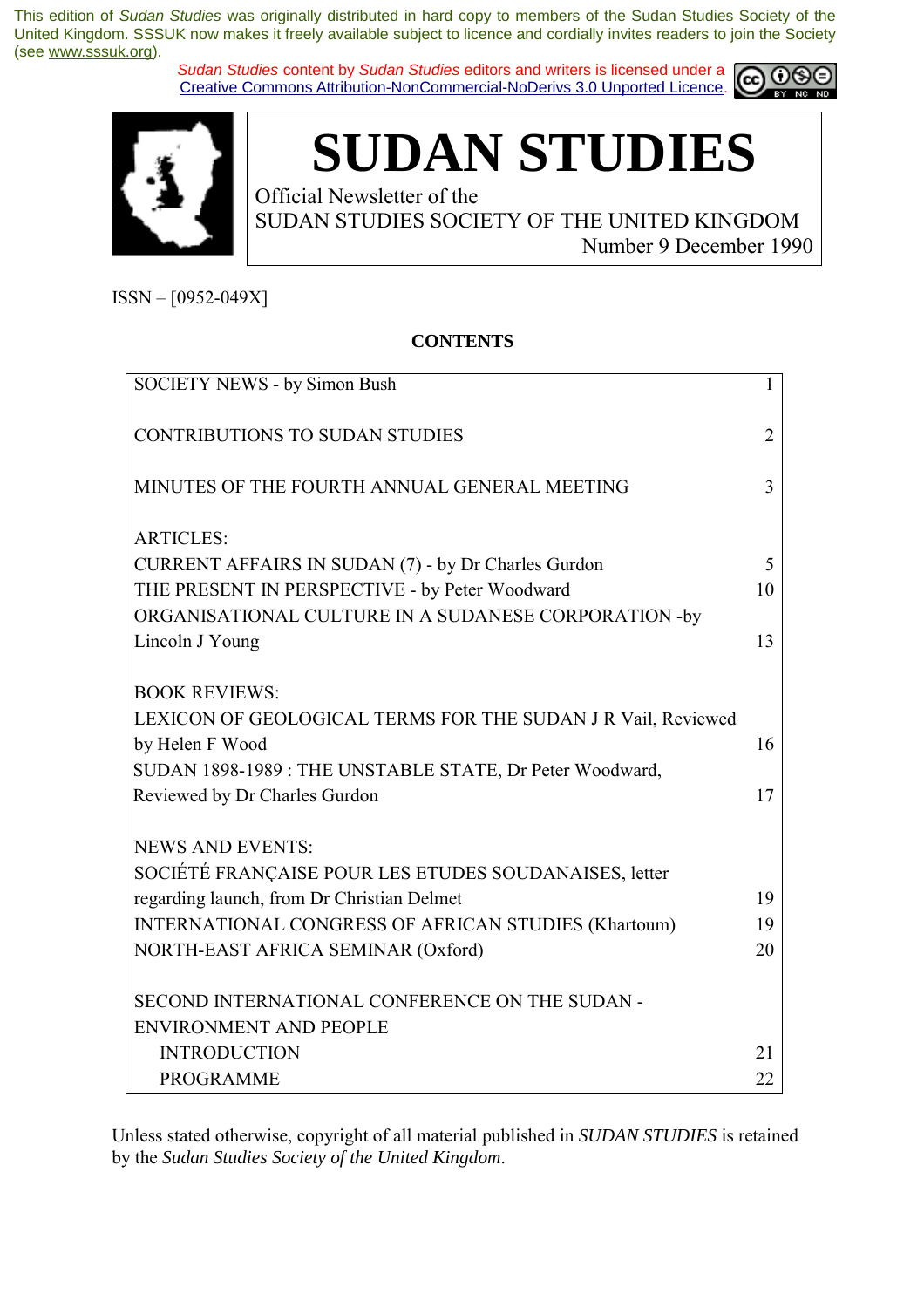*Sudan Studies content by Sudan Studies editors and writers is licensed under a* Creative Commons Attribution-NonCommercial-NoDerivs 3.0 Unported Licence.



# **SOCIETY NEWS**

## By Simon Bush, Secretary of SSSUK

Those who attended the SSSUK One Day Symposium and AGM at London House in September will be aware of some of the committee changes. A full report on the minutes of the AGM can be found in this edition of Sudan Studies. Tony Trilsbach has resigned as Secretary and Editor of Sudan Studies. Please note that following the decision reached at the AGM Paul Wilson and myself will be taking over this work.

Please address all correspondence to:

#### **SIMON BUSH**

#### **34 BEMSTED ROAD**

#### **WALTHAMSTOW**

#### **LONDON**

#### **E17 5JZ**

If you are writing specifically concerning Sudan Studies (contributions to the newsletter) please address these directly to the new editor:

#### **PAUL WILSON**

### **ORIENTAL AND AFRICAN BOOKS 73 MONKMOOR ROAD**

#### **SHREWSBURY**

#### **SHROPSHIRE**

#### **SY2 5AT**

Members will notice that the Secretary and Editor are no longer one "post". I think this shows the amount of work that Tony Trilsbach must have put in over the last four years. I am sure that all members of the Society will join me in thanking, most sincerely, Tony for all his dedicated work.

Dr Robin Hodgkin retired from the Committee. The AGM expressed thanks for his valued contribution to SSSUK. Mrs Janet Starkey and Mr Ian Matthews were elected as ex-officio members of the Committee at the AGM.

Membership of the Society is starting to fall slightly. Some members have not renewed subscriptions for this year. If that is the case this will be the last Sudan Studies you will receive! I am sure that existing members have contacts with Sudanists who are not members of the Society. Perhaps you would consider asking them to get in touch with me, or send me their address. I will then send them a membership application.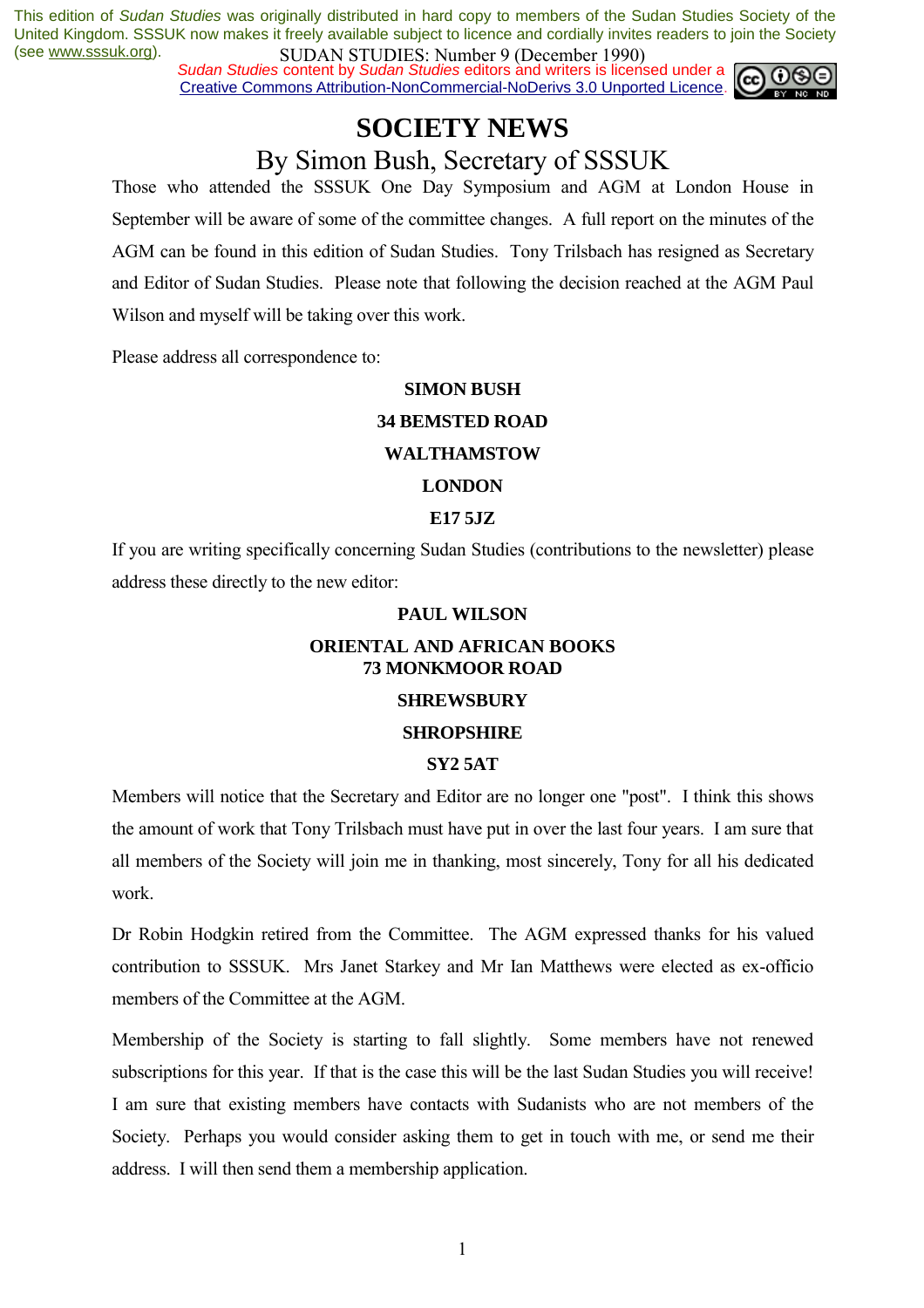**SUDAN STUDIES:** Number 9 (December 1770)<br>Sudan Studies content by Sudan Studies editors and writers is licensed under a  $\omega$  0 Creative Commons Attribution-NonCommercial-NoDerivs 3.0 Unported Licence.



This year's main Society event was the one day symposium. I am sure that all present enjoyed the day. The presentations were varied and of particular relevance to members. Many members commented that the inclusion of a slide presentation was an excellent idea. John Jackson's presentation on the Red Sea was such a contrast to many of the talks that gave, some members felt, a rather depressing image of the Sudan today. London House proved to be a satisfactory venue for the symposium. On behalf of all the members of the Society I thank all who helped organise such a successful day.

The next date for your diary is 8-11 April 1991, the Second International Sudan Studies Conference "Sudan: Environment and People". I hope that as many members as possible will be able to attend all or part of the conference. Durham will be an ideal place to meet old and new friends and colleagues — as well as to attend the many and varied lectures! It will certainly be a unique gathering in this country.

Please do not hesitate to get in touch with any ideas and suggestions that you may have about SSSUK.

### **CONTRIBUTIONS TO SUDAN STUDIES**

Like my predecessor, I would welcomes articles for publication in *Sudan Studies*. The principal criterion for inclusion is relevance to the Sudan. Contributions can be based on formal research, experience, reviews or anecdotes. Each issue should present a balance of articles. Ideally there should be a broad subject coverage between the sciences and the arts, although this balance varies between issues according to the nature of the contributions received. Some items are as short as 50 words, whilst others may be a few thousand (printed in parts over several issues). In particular, we are looking for someone with easy access to an academic library who would be willing to provide lists of recent publications (both books and articles) on a regular basis. This function was performed by my predecessor, who at the time of his tenure had access to such a library resource. I don't, and so this feature is absent from the current issue, and hence would welcome assistance. The next number of *Sudan Studies* is planned for March, i.e., it will be in advance of the conference. We would like to make it a `bumper' issue, with articles and features on as many topics as possible from the academic to the anecdotal. If you are able/willing to contribute, please write to me, Paul Wilson, at the address given above.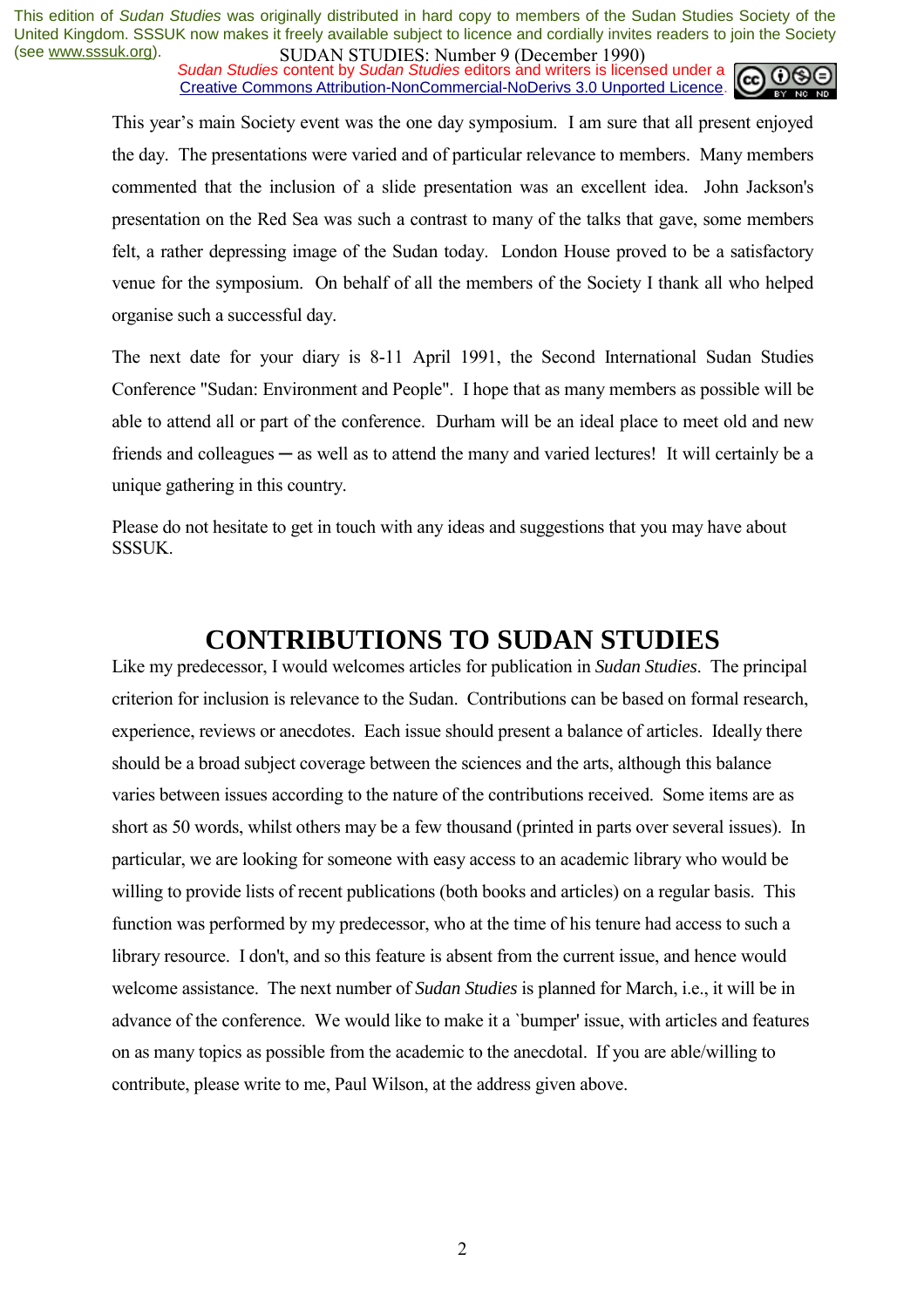**SUDAN STUDIES:** NUTTUP 7 (December 1770)<br>*Sudan Studies* content by *Sudan Studies* editors and writers is licensed under a  $\overline{(\mathbf{c}) \mathbf{0}}$ Creative Commons Attribution-NonCommercial-NoDerivs 3.0 Unported Licence.



### **MINUTES OF THE FOURTH ANNUAL GENERAL MEETING London House, September 29th 1990, 12.05pm.**

#### **1) Welcome:**

Peter Woodward was acting as Chairman in the absence of Miss Joan Hall who was unwell. He introduced the meeting by welcoming those present and commenting that he hoped that Miss Hall would make a swift recovery.

#### **2) Secretary's Report:**

Dr Trilsbach gave his final report as Secretary and Editor of Sudan Studies. He commented that two more editions of the newsletter had been published since the last AGM and that another edition was expected before the end of this year.

The Secretary also commented on the change in the structure of the membership, with a declining role linked to the abandonment of the English Teachers recruitment programme by the Sudan Government and the gradual decline in the Sudan Government Pensioners' membership due to death and other reasons. He also commented on the 1991 international conference which had been the main `behind the scenes' activity in the previous year, pointing out that more about this would be mentioned separately (item 5).

#### **3) Treasurer's Report:**

Miss Forbes gave her Treasurer's report, commencing with a distribution of the accounts to those present. She said that although the accounts appeared to be moderately healthy, there was a decline in the rate of renewals and that there was a danger of the subscription levels falling below SSSUK's budgetary threshold. She indicated that the Society began when Sudan was `in the public eye' but since the end of the famine years, combined with the factors mentioned in item 2 above, there has been a reduced interest in the Sudan and its affairs. She appealed to all those present who had not renewed their membership to do so as soon as possible. She also showed a sample of a new membership form, which contained information about SSSUK and could be used for publicity.

The Treasurer also announced that membership fees would have to increase in June 1991 to £8 (normal membership), and £14 (institutional membership). She commented that SSSUK's UK fees had not changed since the Society was founded but added that consideration was being made to adjusting the Society's financial year to commence in January and that a consequence was that the new charges could cover an eighteen month period in the first instance.

#### **4) Committee Changes:**

The acting Chairman confirmed the advance notice that Mr Hodgkin and Dr Trilsbach were retiring at this AGM. As two nominations had been proposed for the committee, Mr I G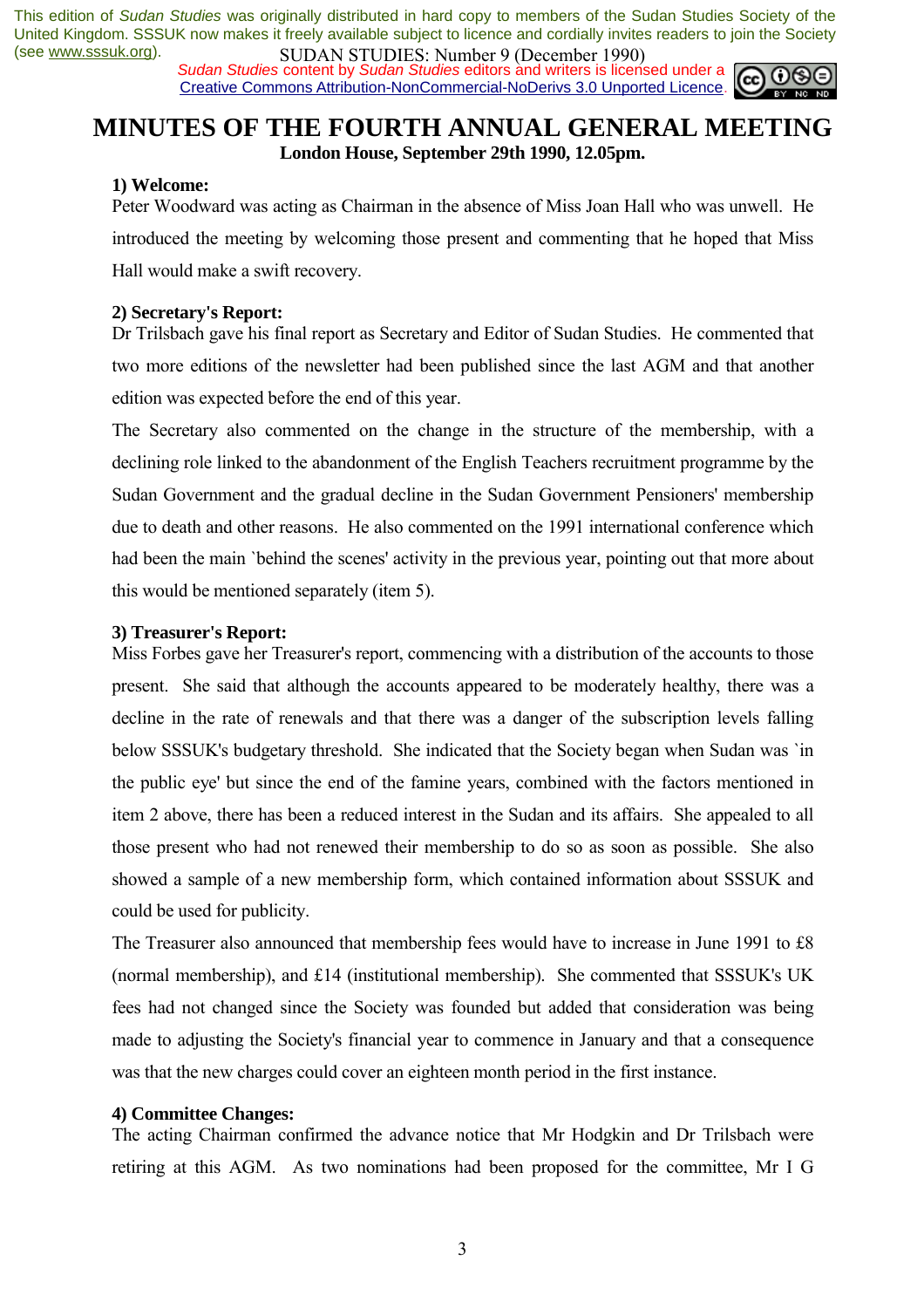**SUDAN STUDIES. NUTTER / LOCULTURES**<br>Sudan Studies content by Sudan Studies editors and writers is licensed under a **c** 0000 Creative Commons Attribution-NonCommercial-NoDerivs 3.0 Unported Licence.



Matthews and Mrs J Starkey these were elected unopposed, but major changes were to take place within the committee. Mr Matthews would replace Mr Hodgkin directly, as the representative of the Pensioner's interests. However it was decided to split the roles of Secretary and Editor of Sudan Studies. Mr S Bush, an existing committee member was appointed as the new Secretary and Mr P Wilson, (also an existing committee member) was proposed (and subsequently accepted) as the new editor of Sudan Studies. Mrs Starkey was then appointed to replace Mr Bush as a non-executive member of the committee. The changes were all accepted by those present without question. Dr Woodward ended this item by thanking Dr Trilsbach and Mr Hodgkin for the work they had done during their years of office.

#### **5) Conference Presentations:**

In the absence of Mrs Starkey, the Conference Organiser, Miss Forbes gave an outline of the proposed 1991 Conference to those present. A fuller set of details is produced in this edition of Sudan Studies and so is not included here.

#### **6) AOB:**

Dr Woodward gave advanced warning to those present that the committee were proposing a change to the constitution which would be presented to the Society in the next few months. He pointed out that members of the committee were compelled to retire after three years of office and were not eligible for immediate reelection. He mentioned that there were few people willing to serve on the committee and hence that it was difficult to find replacements. The new changes would address this issue and would probably recommend a change to allow for immediate reelection of committee members. There were no comments from those present.

Simon Maxwell introduced an item on Sudan's current crisis. He asked what role SSSUK should play in the present circumstances. He proposed that the committee should write to the ODA and to encourage them to be sympathetic to Sudan's current food needs. He also suggested that representations should be made to relevant bodies to encourage full human rights. Andrew Gunston commented that he thought the ODA would welcome clear representations from a body such as SSSUK. Charles Gurdon also added comments that he thought SSSUK should write to politicians in Europe and Sudan along similar lines, both expressing concerns about `human rights' and food/aid policies in the circumstances of an inevitable famine. The comments were accepted in principle and it was agreed that appropriate letters would be drafted by the committee.

#### **7) Conclusion:**

The meeting ended at 12.25.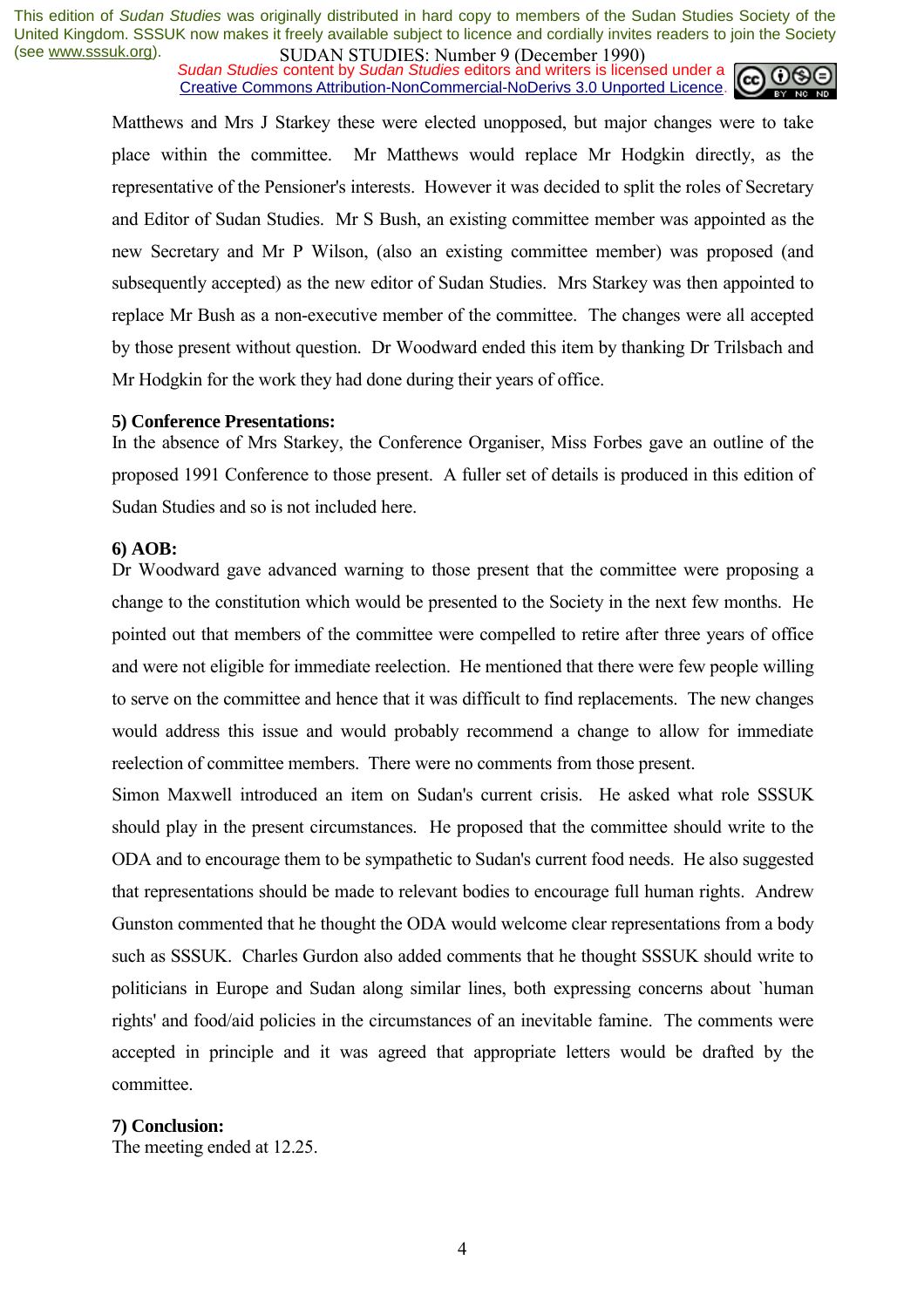**SUDAN STUDIES:** Number 7 (December 1770)<br>*Sudan Studies* content by *Sudan Studies* editors and writers is licensed under a Creative Commons Attribution-NonCommercial-NoDerivs 3.0 Unported Licence.



# **CURRENT AFFAIRS IN SUDAN**

Dr Charles Gurdon continues his series on contemporary political and economic issues in the Sudan. The column is particularly based on reports prepared for the Economist Intelligence Unit (EIU), but the author stresses that this column presents a personal viewpoint and does not necessarily reflect the views of the EIU, SSSUK or anyone else.

For anyone who knows and loves Sudan it is heartbreaking to realise the depths to which the country has sunk in the past six months. It is now almost eighteen months since the Islamic fundamentalist dictatorship of General Omar al-Bashir came to power in June 1989. Those analysts who thought that nothing could be worse than the democratically elected but corrupt and inefficient regime of Sadiq El Mahdi have tragically been proved very wrong.

As noted in previous issues of Sudan Studies the policies of the current regime appear to be  $based on$   $-$  the forceable Islamisation of the whole of the country, the brutal suppression of any sign of dissent, and the continuation of the civil war in order to defeat the rebel Sudanese Peoples' Liberation Army (SPLA) by military force.

### **Politics**

To the surprise of many analysts, (including the author) who thought that it would be overthrown very quickly, the regime was able to reach its first anniversary in power on 30th June 1990.

Although it succeeded in bussing perhaps 500,000 supporters to its first anniversary "celebrations", the regime's support base is very narrow and is heavily outnumbered by its opponents. For security reasons the scheduled military parade was cancelled and the leaders' families had to be protected from potential attacks. Many of the demonstrators who were bussed in were members of the *Shabab el Bina* (Youth for Reconstruction), the NIF's youth movement, which is led by Commander Ibrahim Shams al-Din who is increasingly seen as the regime's strong man and chief hardliner.

General Bashir's regime is likely to continue to consolidate its position by putting its Islamic fundamentalist allies in key government and army positions. The aim is to produce a layer of loyalists who can control and influence every facet of life in Sudan and act as the vanguard of the Islamic revolution. Loyalty to the regime is replacing competence and experience as the criteria which determines promotion through the government ranks. Control is being maintained by the combination of sheer thuggery and the persecution of opponents on the one hand and economic and promotional rewards for supporters.

Despite its efforts to intimidate its opponents there is no doubt that opposition to the regime will continue to increase as its policies and methods anger more and more people. Even the initial enthusiasts who supported the removal of the corrupt and inefficient Sadiq El Mahdi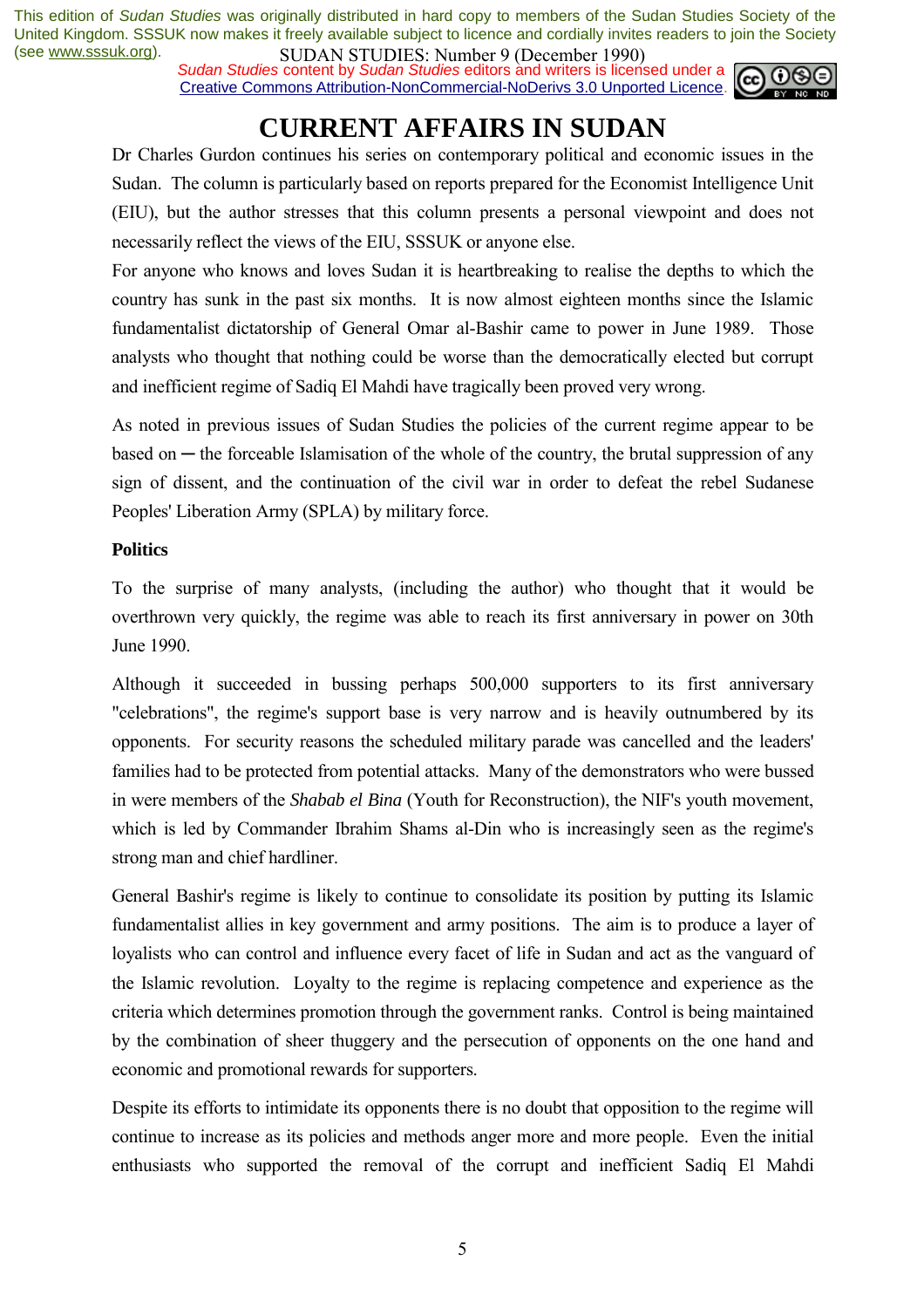**SUDAN STUDIES:** NUTTUP 7 (December 1770)<br>Sudan Studies content by Sudan Studies editors and writers is licensed under a Creative Commons Attribution-NonCommercial-NoDerivs 3.0 Unported Licence.



government have realised that Bashir's regime is far worse. His support is therefore now confined to the hardline Islamic fundamentalists who recognise that this is their best, and probably last, opportunity to create an Islamic state in Sudan.

The regime's attacks against its perceived opponents have continued with further waves of arrests of trade unionists and political activists across the country. In September the University of Khartoum has been closed indefinitely following clashes between different student factions. A further 92 army officers were pensioned off including six major-generals, 19 brigadiers and 39 colonels in the same month. Since it came to power the regime has also dismissed over 135 lawyers and judges because they were "politically unreliable". When Amnesty International released a report covering the regime's first year in power it described the period as a "permanent human rights crisis" and there is no doubt that the widespread use of torture has continued.

Although it has taken over a year the regime's northern Sudanese opponents have finally got their act together and the National Democratic Forum (NDF) is operating more effectively. As an example it has unequivocally condemned the Iraqi invasion of Kuwait while the regime has, despite its equivocation, continued to support Iraq or at least make excuses for its actions. The result is that the NDF now has the support of Saudi Arabia, Egypt and the Gulf states. Several former senior army officers, including the former C-in-C General Fathi Ahmad Ali, his deputy and security chief, joined the NDF and broadcast an appeal calling on the rest of the Sudanese army to join them in restoring democracy and legitimacy to the country by removing the NIF regime..

#### **Civil War**

While trying to maintain control in northern Sudan the regime is continuing to seek a military solution to the civil war in the south. It was banking on the combination of the imminent collapse of the Ethiopian government, which has been a principal supporter of the rebel Sudanese People's Liberation Army (SPLA), and the expansion of the Islamic fundamentalist dominated Popular Defence Forces (PDF) to defeat the SPLA.

The reality, however, is the SPLA is stronger today than it has ever been and it appears to have the upper hand. It controls large areas of southern Sudan where, with the exception of occasional air force bombing raids, life is gradually returning to normal. By contrast, despite the regime's bluster and rhetoric, army moral is very low and its senior officers know that the war cannot be won. Instead it will continue to drain both the national economy and the regime's dwindling political support.

Despite recently announcing in a speech at the United Nations that he was willing to declare a permanent ceasefire, Bashir has shown little serious inclination to end the war. The air force has continued to bomb SPLA held towns with the heaviest raids being on SPLA leader John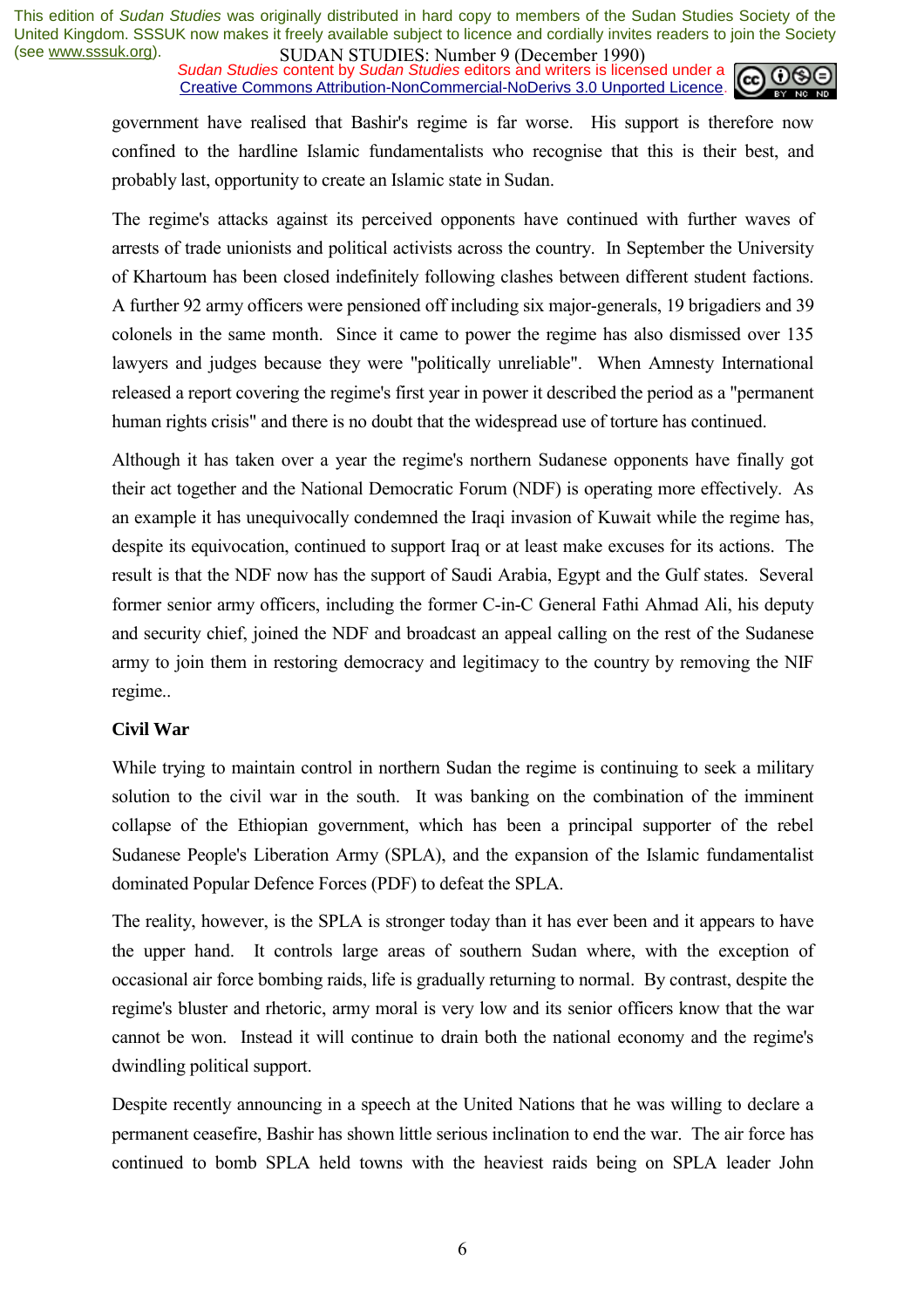**SUDAN STUDIES:** Number 9 (December 1770)<br>Sudan Studies content by Sudan Studies editors and writers is licensed under a  $\omega$  0 Creative Commons Attribution-NonCommercial-NoDerivs 3.0 Unported Licence.



Garang's home town of Bor. It has now once again threatened to shoot down aid flights to such SPLA held towns. Meanwhile on the ground in August three army convoys which left Juba to try and relieve the besieged town of Yei were reportedly forced to turn back.

#### **Foreign Relations**

The past year has seen a significant decline in the support that Sudan receives from the international community. The vast majority of its traditional Western and Arab aid donors and creditors have been appalled by the regime's human rights record and have cut off or have significantly reduced their non-emergency aid. At the same time Khartoum has exacerbated the already tense relations with most of its neighbours including Chad, Egypt, Ethiopia, Kenya and Uganda. Although it has received some support from Iraq, Iran and various Islamic fundamentalist groups in the Middle East this has shown signs of wavering.

At the moment only Libya, because of both its campaign against the Chadian government and its perpetual ambition for unity with Sudan, had been prepared to back the Khartoum regime. However, as past experience has shown, Col Qadhafi is just as likely to make a 180 degree turn and start supporting the regime's opponents if it suits him.

The regime's support for Iraq since it invaded Kuwait in August has isolated Sudan still further. The regime insists that its position has been misunderstood and that, while it is opposed to the Iraqi invasion, it believes that condemnation of Iraq would not help find an Arab solution to the problem. These excuses have not impressed Egypt, Saudi Arabia or the Kuwaitis who have all halted what little cooperation was left with Khartoum. Western countries, including Britain, have virtually washed their hands of Sudan and the regime now survive in an unprecedented isolation.

There were numerous reports, which were denied by the regime, that Iraqi missiles and fighter planes had been positioned in Sudan to threaten the Saudi Arabian port of Jeddah and the Egypt's Aswan High Dam. There have also been persistent reports of Islamic fundamentalist and terrorist training camps in Sudan and even that one at Arousa may have been attacked and destroyed by an unnamed foreign airforce.

In mid-August there was an NIF organised demonstration against the Saudi Arabia embassy which was seriously damaged and there was also large pro-Iraqi demonstrations outside the US embassy in Khartoum. However, it is now believed that there is a rift between the RCC which supports Iraq and its NIF civilian allies who have adopted a more conciliatory approach during their visits to Saudi Arabia. For its part, the opposition NDF capitalised on the regime's support for Iraq by issuing a statement which condemned its invasion of Kuwait and noted that the views of the regime were not the same as those of the Sudanese people.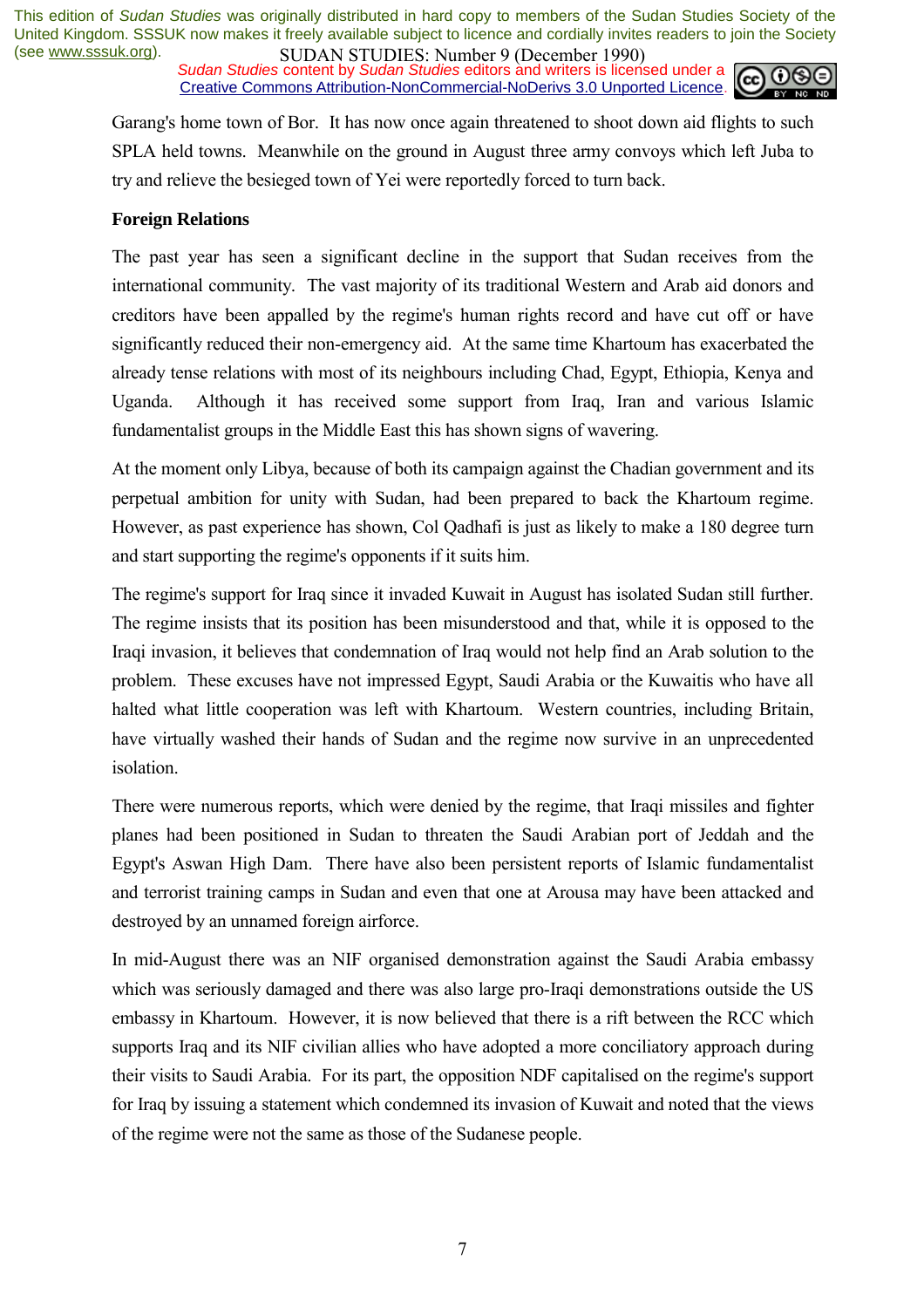**SUDAN STUDIES:** Number 7 (December 1770)<br>Sudan Studies content by Sudan Studies editors and writers is licensed under a **co Co Co** Creative Commons Attribution-NonCommercial-NoDerivs 3.0 Unported Licence.



In late August a huge Chadian force, estimated at 30,000 men and 70 tanks, crossed the border into Darfur and occupied the provincial capital of El-Geneina and Katum in search of the Chadian opposition and Libyan Islamic Legion. It was reported that up to 900 Sudanese soldiers were killed by the Chadians but all three countries kept silent about the events. Meanwhile the plans to unite Sudan and Libya have continued but this is probably more a reflection of Khartoum's desperate need for economic assistance than a genuine wish to unite with Col Qadhafi's maverick and anti-Islamic regime.

#### **Famine**

Within the past month there have been a number of reports which forecast that Sudan is facing a major famine which will be worse than the one in 1984-85. It is believed that about 150,000 people starved to death in the 1984/85 drought and famine and that at least 250,000 died in 1988 as a result of the man-made famine in southern Sudan. Oxfam and Save the Children have warned that between 1.0 and 1.5 million tonnes of food is needed and have appealed to international donors for immediate aid to avert the deaths of hundreds of thousands of civilians. The refusal of the RCC to admit the looming catastrophe is hindering the distribution of emergency food aid and the peak of the famine is expected to be in April 1991 when eight million people could be at risk.

In 1989/90 Sudan produced only half the sorghum that it produced in 1988/89 and the most optimistic estimate for 1990/91 is 30% while Western aid organisations put the estimate at a maximum of 10%. Sudan only has about 1.5 million tonnes to feed its estimated 25 million people but it needs at least three million tonnes. The price of a sack of sorghum has now increased to around S£1,500 compared to the official price of S£500 a sack.

Rainfall in most of the country, including the nation's granary around Gederef, has been disastrously low this summer. Ironically there is already famine in some of the SPLA held areas because of widespread flooding caused by a two metre rise in the White Nile above its normal level. Despite the threat of famine there are reports that Sudan exported 250,000 tonnes of sorghum to Saudi Arabia earlier this year to earn foreign exchange and that it has also been exported to Europe as animal fodder. It is also believed that some sorghum was exported to Iraq but that, because of the Gulf crisis, Sudan has not yet been paid.

If the crisis were not bad enough already two factors are bound to make it worse. The first is that the actions of the government have made the international community far less sympathetic to the plight of Sudan than in the past. The second is that the attention of the world is now focused on the Iraqi invasion of Kuwait and everything else, including a major famine in Sudan, will take second place.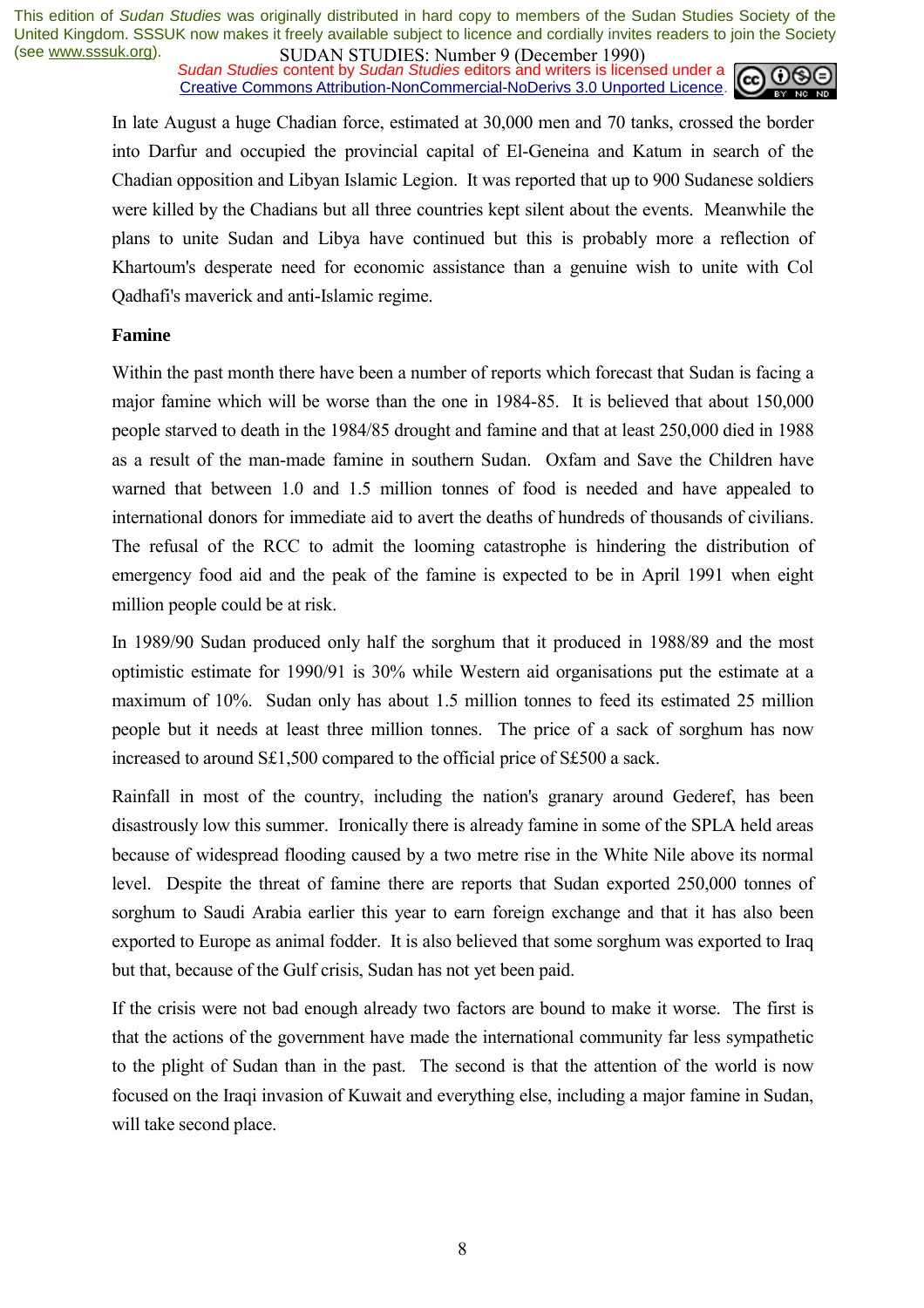*Sudan Studies content by Sudan Studies editors and writers is licensed under a* Creative Commons Attribution-NonCommercial-NoDerivs 3.0 Unported Licence.



#### **The economy**

The regime seems determined to introduce its own economic reform programme rather than be forced to implement one which has been produced by the IMF. It will include — the reduction in government expenditure by measures including the sacking of 50,000 government employees, the removal of subsidies on many items and the reduction of domestic borrowing; an ambitious privatisation campaign; the encouragement of foreign investment; and increasing agricultural self-sufficiency.

Whether or not it will be enough to satisfy the IMF is highly unlikely. In an unusually strongly critical statement the IMF recently declared Sudan a defaulter nation and issued a formal Declaration of Non-Cooperation which is the final step before expelling Sudan from the Fund.

In the meantime, however, the problem is that these measures will inevitably cause further economic hardship for large numbers of people at a time when the regime needs all the support it can get. There will also be considerable resentment at the fact that many potentially valuable state assets are already being sold, at rock bottom prices, to the regime's Islamic fundamentalist supporters. While it may be true that the private sector should own and run many of these assets there is no reason why they should be virtually given away to Islamic millionaires.

By the regime's own admission the measures it is introducing will only produce positive results in their second year. This means that, despite its boasts about the imminent self-sufficiency in sugar and wheat, the next year is likely to see little or no economic improvement and considerable hardship. Coupled with the virtual total lack of economic support from the international community the short-term economic prospects are not very encouraging for the majority of the population.

Two banks ─ the Faisal Islamic Bank (FIB) and the Baraka Islamic Bank ─ now dominate the Sudanese economy and have effectively become the national bank. Their influence was strengthened earlier this year by the appointment of the former director of Baraka's London bank Abdal-Rahim Hamdi as finance minister. However, with Khartoum openly siding with Iraq, it is unlikely that these two Saudi controlled banks will be able to pump fresh money into the country. The regime should have remembered that during the past 20 years more than half of Sudan's foreign aid has come from Saudi Arabia and Kuwait, while a further large proportion came from the multi-lateral Gulf organisations.

The reality of the situation continues to be that Sudan's enormous economic problems cannot be tackled until its political crisis is resolved. This will, however, necessitate the removal of the current regime and the ending of the civil war by a political settlement. Unfortunately both events could still be some way off and Sudan's economy is likely to deteriorate still further before it gets better.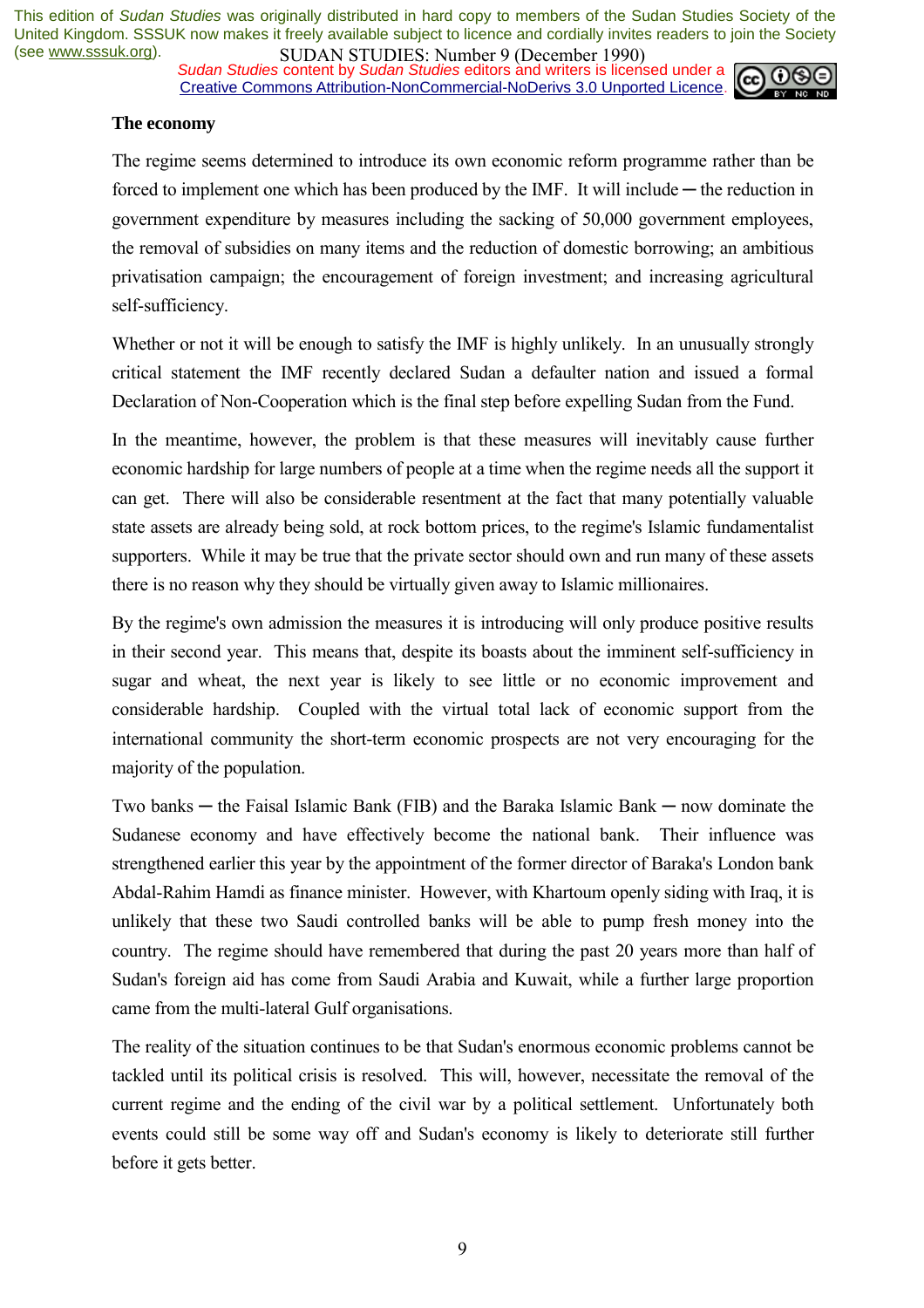**SUDAN STUDIES.** INDIFFERING CONCLUSES (BUDAN STUDIES). IN EXAMPLE 2014 ISSUES CONTROLLER SUDAN SUDAN SUDAN SUDAN STATE of the state of the state of the state of the state of the state of the state of the state of the stat Creative Commons Attribution-NonCommercial-NoDerivs 3.0 Unported Licence.



### **THE PRESENT IN PERSPECTIVE**  Peter Woodward Summary of a talk at the SSSUK symposium, 1990

One of the difficulties of speaking on the situation in Sudan at present is the lack of clear information, hence my somewhat vague title. It is partly because of the problems of reporting that a number of very worthwhile publications have been appearing outside the country in the past year or two such as Sudan Update, Sudan Democratic Gazette, Sudan Monitor, and the regular reports of Amnesty International and Africa Watch. But while they help fill out the picture, the constraints under the present regime on the work of Sudanese and foreign journalists are to be deplored.

Perspectives are many and varied, one obvious one being the historical. Perhaps the briefest way to sum up the present in this regard is to say that during the past thirty-four years of independence, for all the past travails, Sudan has never looked worse. Civil war in the south which re-opened in 1983 still rages; reports of attempted coups suggest the instability in the military regime that took power last year; and there is little hope for the economy with aid drying up and Sudan apparently about to be expelled from the International Monetary Fund. Moreover, in the first session of the symposium Helen Wood and Simon Maxwell reminded us of the poor rains of 1990 and held out the prospect of a famine worse than that of 1984-85. By historical comparison Sudan is in a terrible condition on virtually all fronts. The present regime has no option but to recognise the problems. Some supporters, mainly from the Muslim Brotherhood, will argue that a new phoenix in the form of a truly Islamic society can arise from the ashes. Its critics meanwhile blame it for a coup which they allege aborted a developing peace process between the government and the Sudan Peoples Liberation Army fighting in the south in June 1989, precisely to protect the Islamic vision. Some hope, with the SPLA, that a second intifadah (uprising) will explode to complete that of 1985 which overthrew Nimeiri, but with this coercive and repressive regime it will be more difficult and perhaps more bloody.

While historically the comparison is overwhelmingly gloomy, at least in the twentieth century, there are also contemporary comparative perspectives, especially within the Middle East and Africa. The two regions are very different, and the significance of both for Sudan's identity and policy directions has been a major problem in Sudanese politics that has increased rather than diminished with the years, including contributing significantly to the years of civil war. In this regard the present military regime has effectively identified itself primarily with the Middle East on at least two main counts. First, its relationship with the Muslim Brotherhood and emphasis on *sharia* (Islamic law) has been seen as putting Sudan in the forefront of an ideological current that hopes to sweep through the Middle East and which already had some reverberations in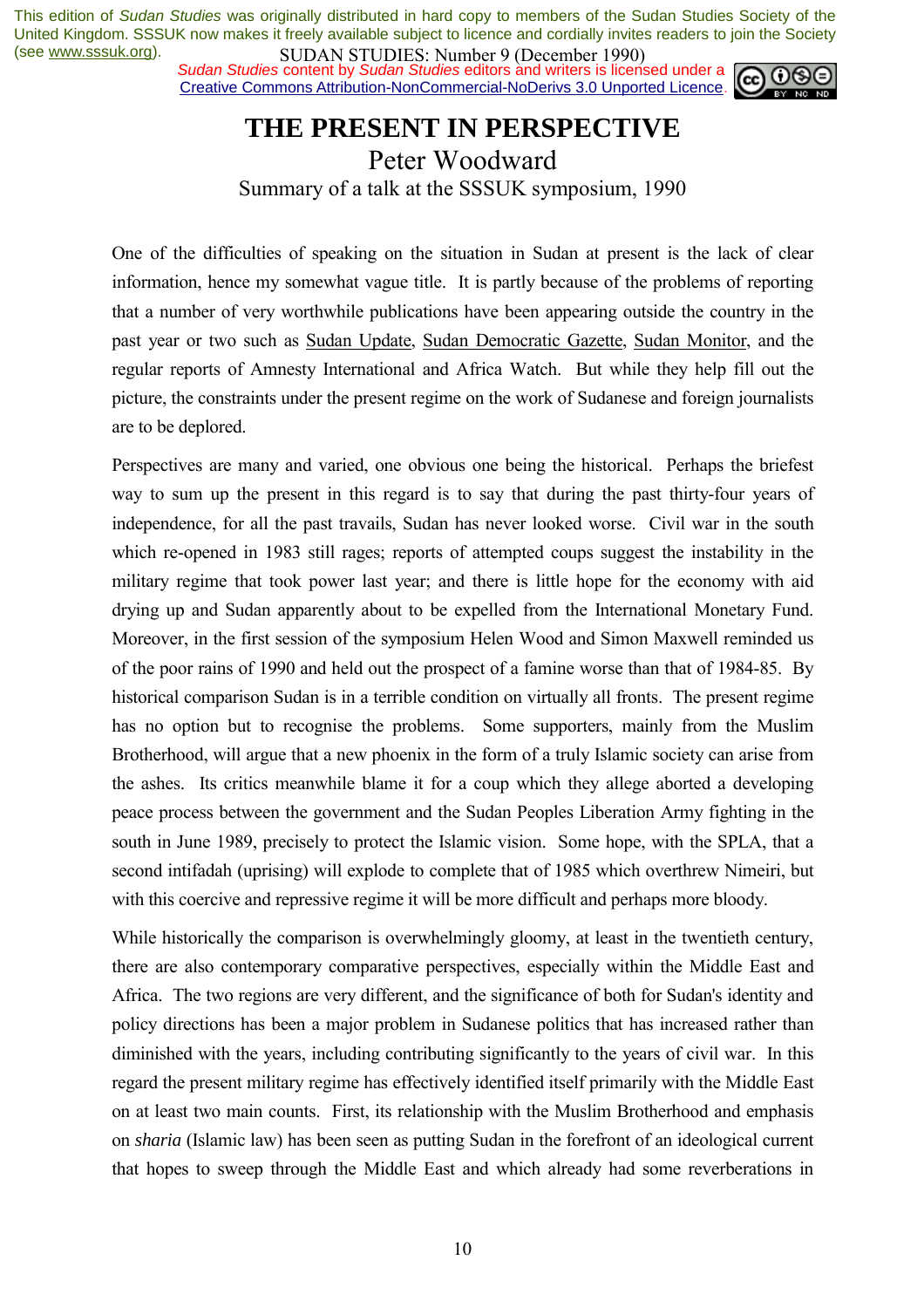**SUDAN STUDIES:** Number 9 (December 1770)<br>Sudan Studies content by Sudan Studies editors and writers is licensed under a  $\omega$ Creative Commons Attribution-NonCommercial-NoDerivs 3.0 Unported Licence.



Egypt and elsewhere in North Africa. Second, the Gulf crisis has seen Sudan identified with the so-called Arab nationalism as proclaimed by Saddam Hussein, the leader of a secular Ba'athist movement. (How reconcilable these apparently conflicting ideological elements will be in the thinking of the present regime in Sudan remains to be seen.) But precisely because of the importance of the crisis in the Gulf for the Middle East as a whole, whatever its outcome, it is at present impossible to foresee how changes in the region will affect Sudan in the future.

The African perspective on Sudanese politics, while historically having a lesser impact on the thinking of central government, though not of course of leaders of the south, is at present ironic. 1990 has been a year of proclaiming liberal democracy in Africa. Numerous regimes that have in the past resolutely turned their backs on democracy from South Africa to Zaire are now proclaiming its virtues and apparently pursuing policies aimed at its implementation. It is this that is ironic for Sudan, coming as it does when the third attempt at liberal democracy was overthrown by the present military junta.

Sudan and Nigeria represent the most persistent attempts among Africa's larger states to establish liberal democracy, and while there are general problems in such poor and illiterate communities, their experiences also indicate particular problems. Older members of SSSUK will recall that when Sudan first introduced a simple unitary `Westminster' style constitution shortly before independence it owed less to the discussion of the suitability of the model than the need to put something in place hurriedly amidst the confusion of the apparently more pressing questions of the moment, such as possible union with Egypt. Yet that constitution with only minor modifications has been the one attempted three times and which has always shown two main weaknesses in the context of Sudan's heterogeneous population.

First, it has not proved capable of generating adequate political representation for the country as a whole. The need for competing political parties to seek to win control at the centre emphasised the organisational capacities of Islamic sects. In the past this meant essentially the Mahdists behind the Umma Party and the Khatmiyya supporting the Unionists; while more recently the Muslim Brotherhood threw up the National Islamic Front. Areas such as the south where Islamic sectarianism was virtually non-existent, and areas on the economic and social periphery away from the country's riverain core, have lacked adequate representation and power. In the case of the south this has contributed to an almost total alienation leading not only to civil war but to secessionist sentiments (though NOT held by the present SPLA leadership). Second, Sudan has suffered the occurrence of weak coalition governments. The party rivalry when converted into parliamentary power has meant that whatever the number of seats gained no party has ever won an overall majority leading to the necessity for coalition governments. Though in theory these may allow for consensus, in Sudan's case such coalitions have been riven by rivalry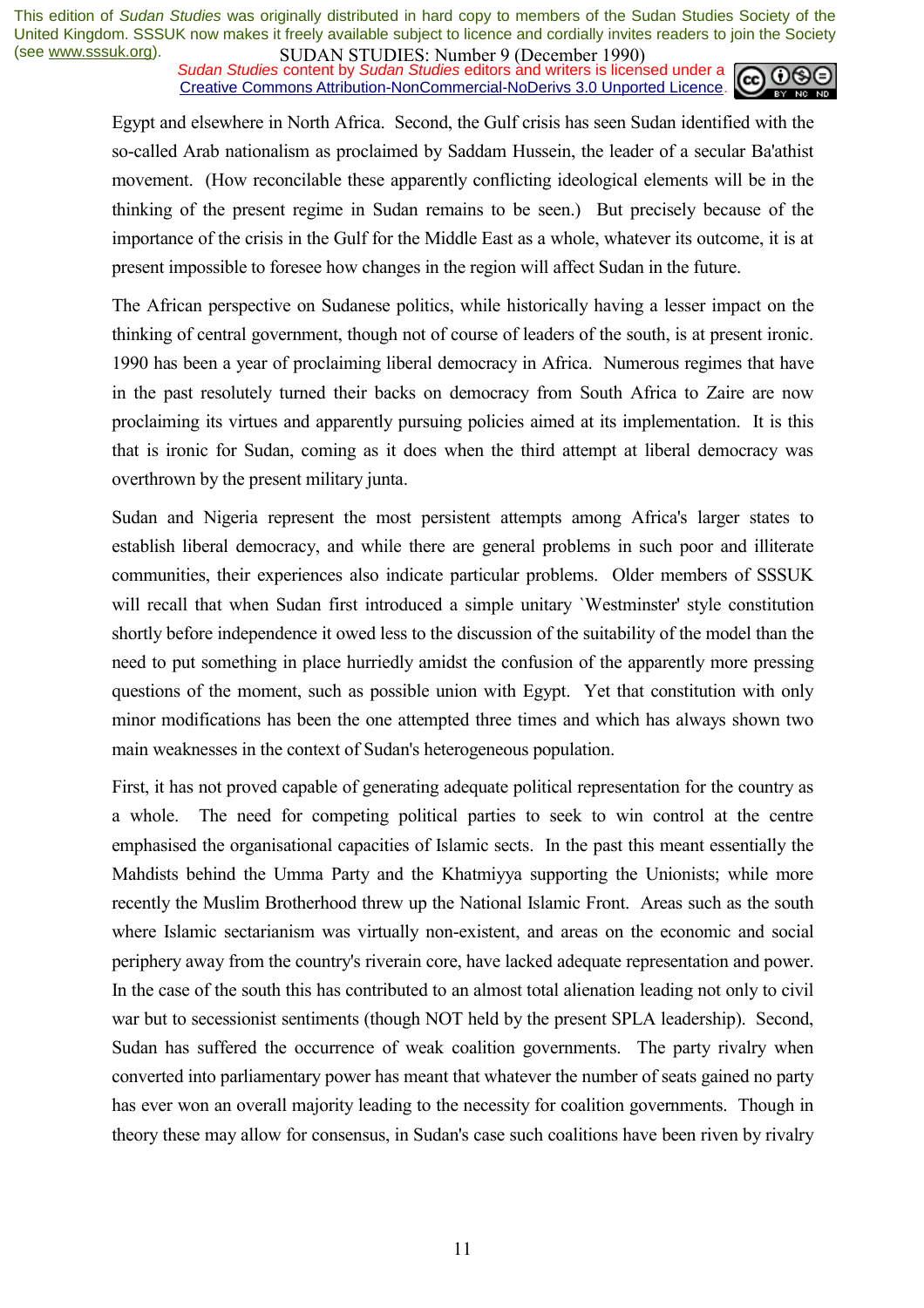**SUDAN STUDIES:** Number 9 (December 1770)<br>*Sudan Studies* content by *Sudan Studies* editors and writers is licensed under a Creative Commons Attribution-NonCommercial-NoDerivs 3.0 Unported Licence.



and have been highly unstable, leading to little constructive government policy and undermining support for democracy itself.

An alternative discussed for many years has been some form of federalism. It was first raised in the south after independence, and most recently by the present regime, partly to answer what it sees as the problem of the non-Muslim minority. Certainly some way of emphasising Sudan's regions, not just north and south, but east and west as well, will be vital for a more stable future; and it will need a more balanced sharing of power at the centre as well as devolution of power to the regions. But federalism is not a panacea: federal systems are sophisticated and require a high degree of constitutionalism. Federalism may well have attractions when compared with the past shortcomings of the `Westminster' system in Sudan; but Nigeria's federal experiments show how difficult it will be in practice.

As mentioned, the shortcomings of democracy in Sudan have led to disillusionment that has encouraged military intervention. Yet the weaknesses of military rule place great strain on the army as an institution, and under the present regime there have been mass dismissals, attempted coups and hurried executions. And in a country as vast as Sudan the limits on military capabilities have led to the soldiers seeking allies in society, currently the National Islamic Front. Such involvement of groups and parties alienates others, creating divisions in society and leading to underground and exile opposition on the one hand, and coercion and repression on the other. This is not the first military regime under which there has been a decay in civil rights and the encouragement of armed militias, but it has arisen more swiftly and on a larger scale than in the past.

The political experiences of the late 1980s have reflected earlier experiences. The shortcomings of the past model of liberal democracy and of military rule have become apparent more quickly since Nimeiri's downfall in 1985 that they did in earlier periods; but they are in essence the same old problems. I have dwelt upon the political aspects of Sudan's crisis both because that is my trade, and because of the centrality of the political issues. A leading economist of Africa, Douglas Rimmer, wrote recently: `The economic future of Africa would be most served by peace, security and responsible government' (African Affairs, 1989, p.185). Without a recognition of the importance of the political dimension and concerted efforts inside and outside Sudan to evolve a more effective political structure the social and economic crisis is likely to persist as well.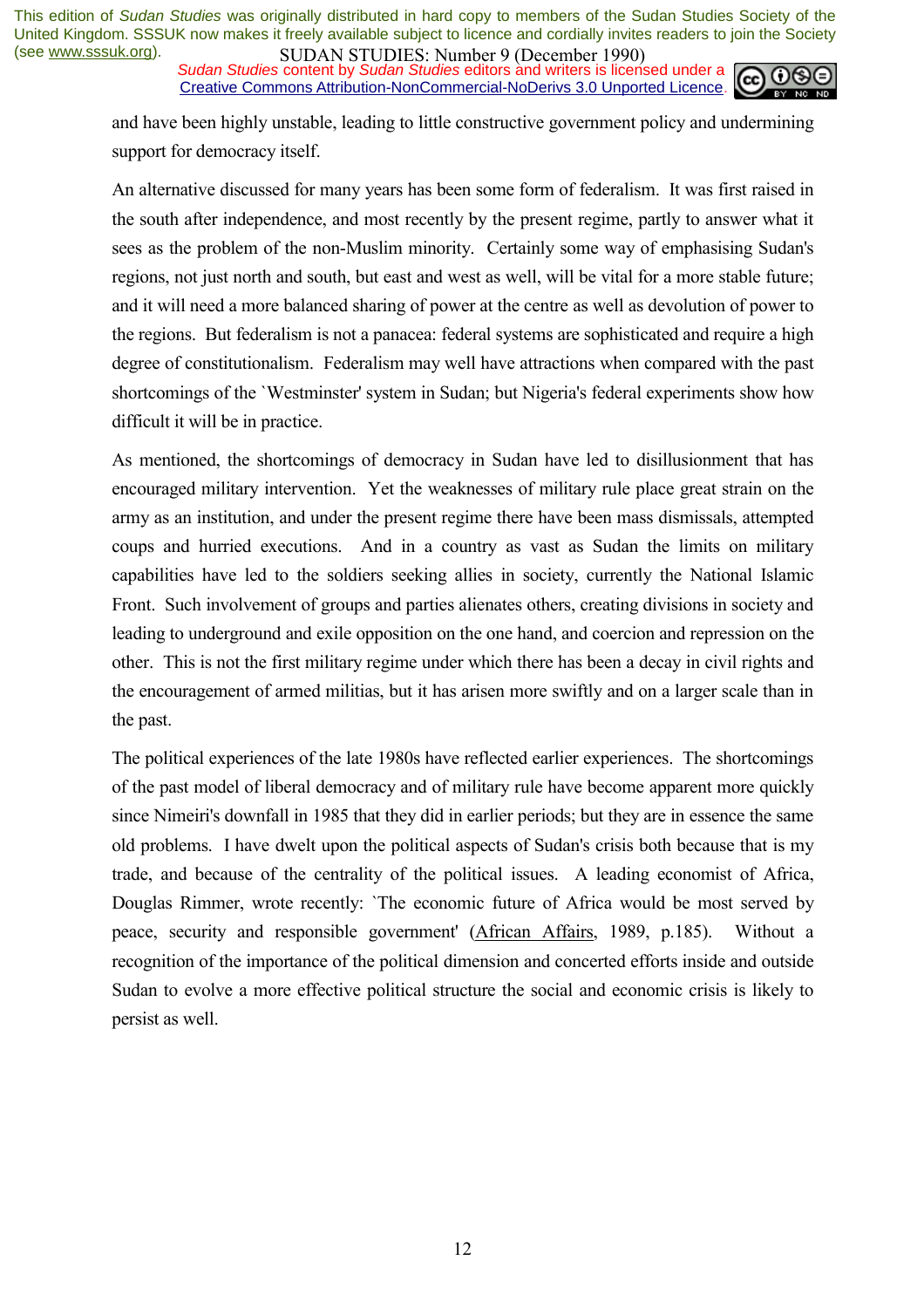*Sudan Studies content by Sudan Studies editors and writers is licensed under a* Creative Commons Attribution-NonCommercial-NoDerivs 3.0 Unported Licence.



# **ORGANISATIONAL CULTURE IN A SUDANESE CORPORATION**

All large organisations develop an internal culture which is influenced by the composition of its staff and socially determined norms of behaviour. Organisations in Sudan have developed their own unique culture which in many ways mirrors the characteristics of the Sudanese people. The writer spent a year in a Sudanese parastatal corporation in Darfur province which had been planned and developed mainly by expatriate consultants. He saw many interesting interactions between the formal requirements of work and the culture of the Sudanese staff.

1. Managers in the corporation often complained that there were a stream of outside visitors entering their offices without appointments, often in two's and three's, to talk about matters frequently unconnected with work. Although this custom would build up good personal relations it was a major disruption. A literal open-door policy was traditionally observed at all levels of the corporation, and senior managers who had control over resources could sometimes spend one-third of their day in fielding requests for favours. A fifteen minute talk on general matters was often the prelude for a request. A generous and openhanded approach was expected of the management which could be put under considerable social pressure to grant favours. Tribal connections were often used in this way. It was difficult for senior staff to limit their open-door policy, and secretaries were unable to control visitors especially influential people and officials who arrived without appointments.

Apart from considerable time-wasting, the result was a slow but regular haemorrhage of resources from the corporation, especially items such as fuel and vehicle spare-parts. Although various strategies were devised to control the situation they were never entirely successful.

2. Many of the staff had been seconded from government ministries to the corporation They came from an old- fashioned, unreformed civil service with a bureaucratic structure. They were often unable to adjust to the project culture which was planned into the corporation. This culture placed a high value on careful planning, innovation and selfregulation Senior staff from a civil service background were principally concerned with getting procedures right rather than encouraging initiative and getting a job done. A minority of staff with previous exposure to the dynamics of a project, and most of the expatriates in the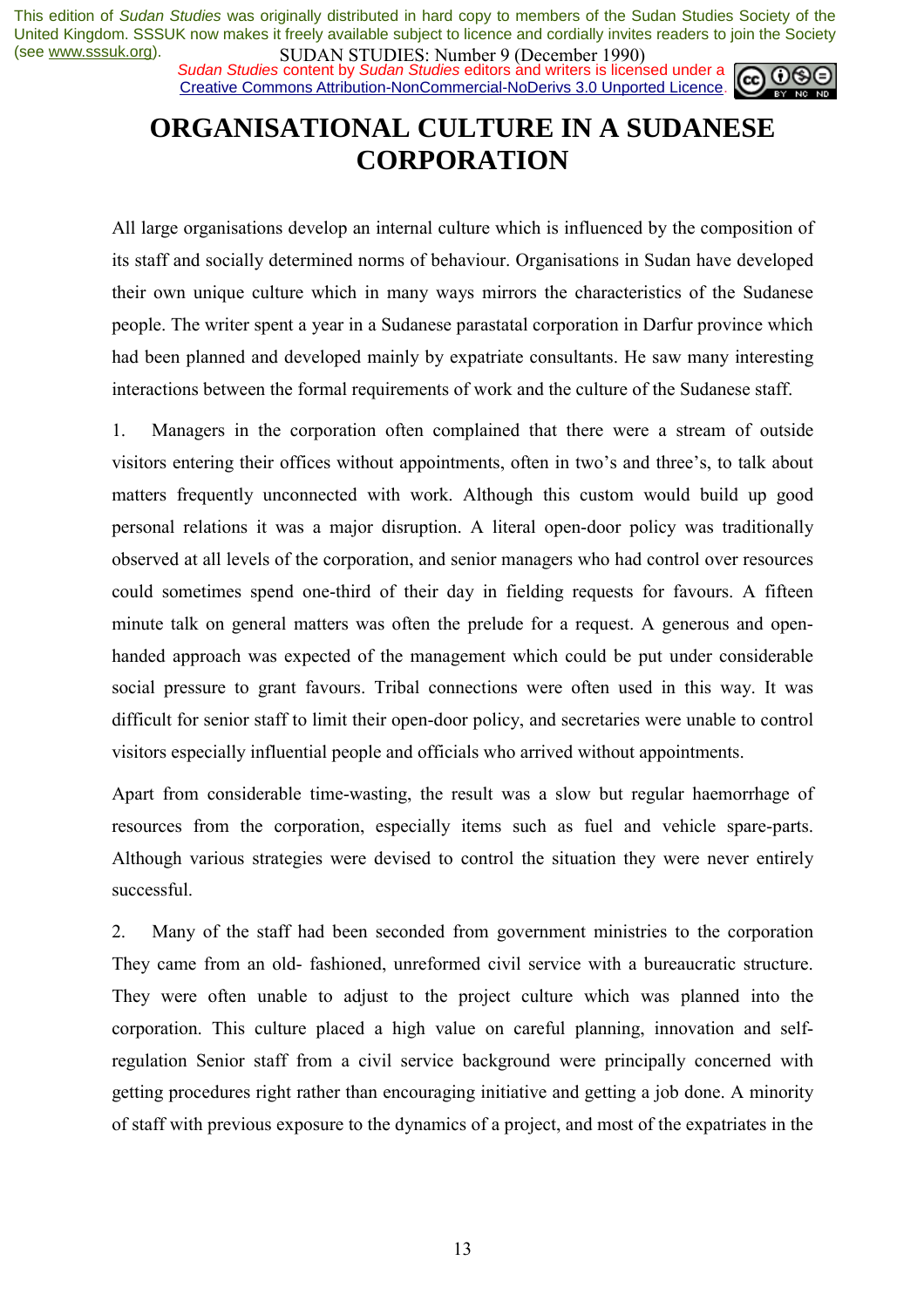**SUDAN STUDIES:** NUTTUP 7 (December 1770)<br>Sudan Studies content by Sudan Studies editors and writers is licensed under a Creative Commons Attribution-NonCommercial-NoDerivs 3.0 Unported Licence.



corporation, had a different less mechanistic approach to work which frequently resulted in misunderstandings and tension.

Since the civil service was the major employee of graduates most of the corporation's senior staff were from this background. Unfortunately the clash of organisational cultures had not been recognized by senior management and no induction training or support was available to help staff make the transition.

3. Within the corporation there were vague performance standards and generally weak supervision of subordinate staff. One possible reason for this was that most managers did not have an emotional style that matched the needs of their work. Social harmony and good social relations with subordinate staff were often placed above more task-related considerations. Weak supervision came about when this attitude prevented a senior officer risking a disruption of relationship in order to improve subordinate performance. On several occasions when the solution to staff problems required (in the writers opinion) decisive or firm action the corporations response was to form a committee to investigate the problem and prepare recommendations. This was a slow and inefficient process and invariably problems were left unsolved, papered over by ambivalent reports. In the meantime the problem may have been replaced with another one! Although a preference for people over the demands of work may be an excellent personal quality, there was a need for a better balance of interests in the management of the corporation.

4. There was often a tendency in the corporation to extemporize and focus on short-term objectives. One common criticism heard from expatriates was the lack of contingency plans to meet emergencies or unanticipated changes, and the tendency to plan reactively. Initially the writer thought that this was due to a lack of experience in forward planning. However this is only part of the explanation. In Darfur Province there were many unanticipated factors which conspired to prevent an activity from taking place as it may have been planned. Since the unique combination and timing of these factors was almost unknowable, management and staff had evolved a natural inclination to react to events as they unfolded rather than to plan proactively on the assumption that future events could be anticipated and controlled. Another consequence of this attitude was a great tolerance for uncertainty and a long-term orientation towards time. This passive approach stood in contrast to the careful planning and discipline which was implicit in the project culture in which the corporation had been designed, and on which it would be partially evaluated. The assumption made in the design of the corporation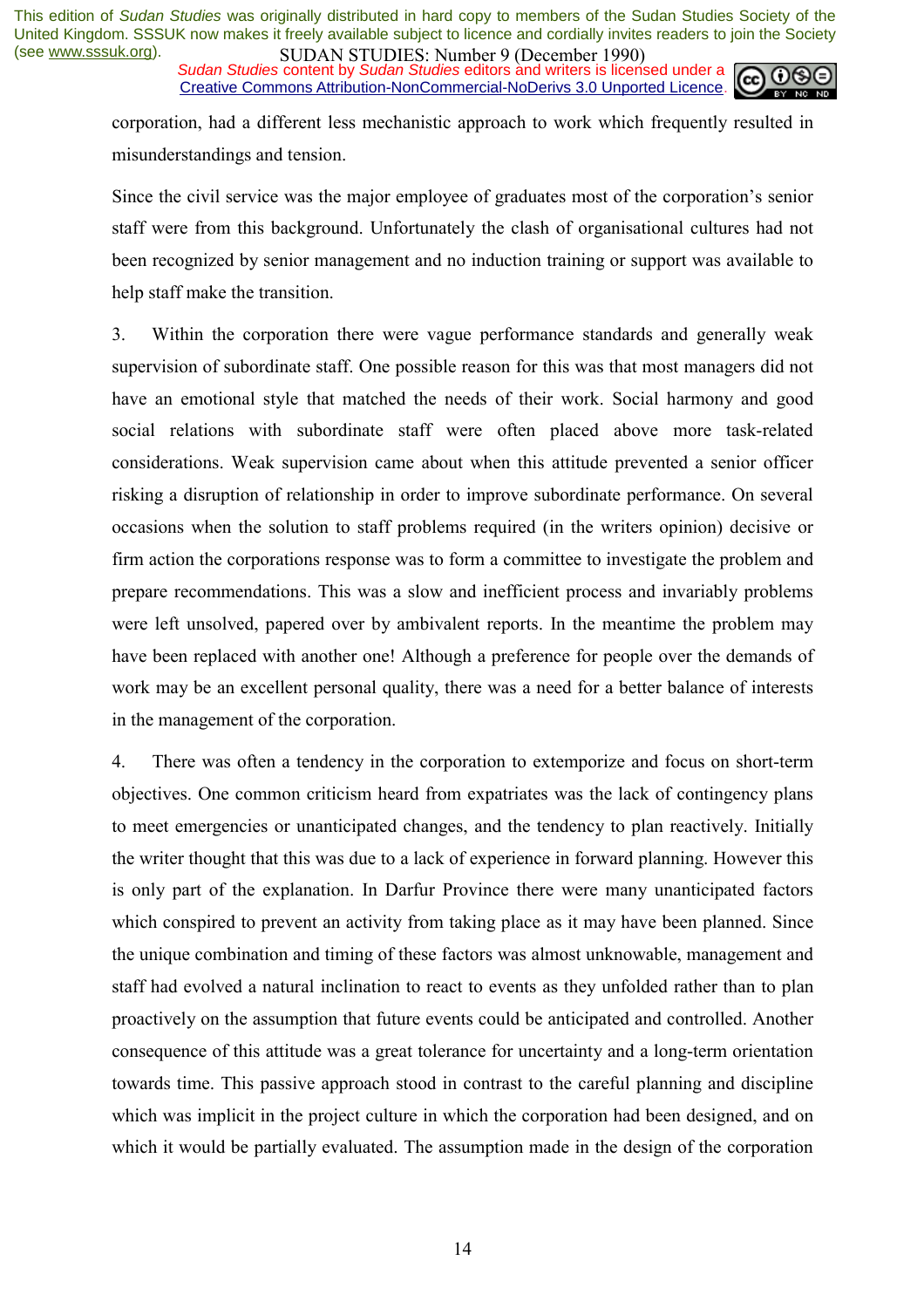**SUDAN STUDIES:** NUTTURE 19 (December 1990)<br>Sudan Studies content by Sudan Studies editors and writers is licensed under a **co**  $\bigcirc$ Creative Commons Attribution-NonCommercial-NoDerivs 3.0 Unported Licence.



that all aspects of the project culture can be transplanted into the uncertain environment of Darfur remains doubtful.

5. The writer concluded that many of the cultural traits found in the corporation which reflected outside values or customs were often positive in their effect, or could be productively channelled in a work situation. The general willingness to help pleaders did, on several occasions, lead to reciprocity. Cooperation was usually understood by both parties to be a two-way street. The benefits of the good will earned by the corporation within local society cannot be directly quantified and may have been important to the overall work. The corporations orientation towards internal social harmony and tolerance could lend itself to the development of strong team work and collective effort if it could be focussed. In such an environment effective discipline could be exercised internally by peer pressure rather than externally by senior managers.

Some other cultural traits proved to be flexible and capable of change under certain conditions. When some basic management improvements had been made within the corporation which helped to reduce internal uncertainties, and the system of management by objectives was introduced staff became more disposed towards the need for planning. Their tolerance of uncertainty and the tendency towards reactive planning was also noticeably changed. Similarly, the long-term orientation towards time was rapidly changed when time targets were set and teams worked towards deadlines. When, despite their best efforts, the teams were sometimes unsuccesfu1 they demonstrated great resilience.

Lincoln J. Young

29.10.90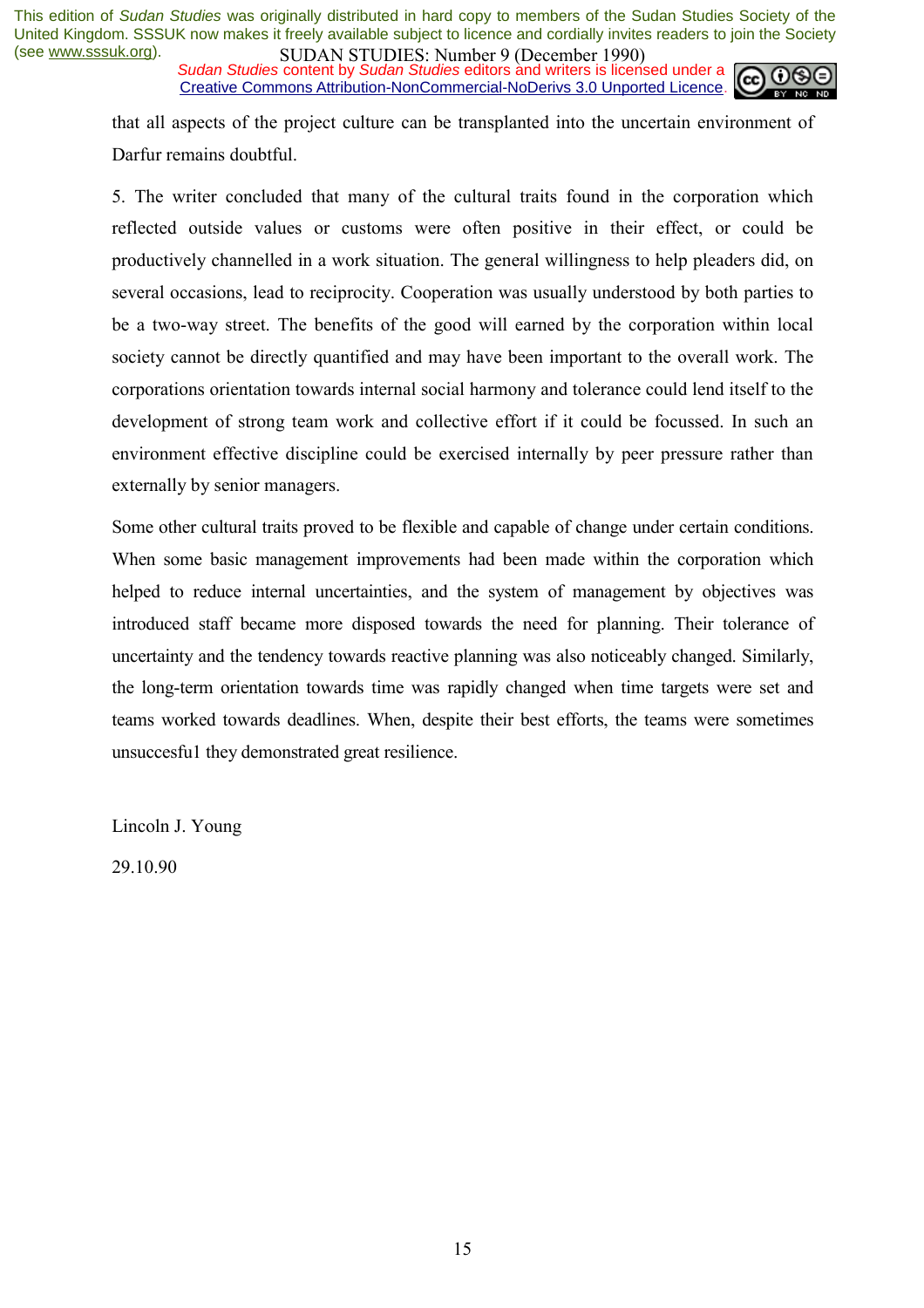*Sudan Studies content by Sudan Studies editors and writers is licensed under a* Creative Commons Attribution-NonCommercial-NoDerivs 3.0 Unported Licence.



# **RECENT PUBLICATIONS**

Previous issues of Sudan Studies have included a list of recent publications on the Sudan - both books and journal articles. If anyone is able to provide such information could they please contact the editor, Paul Wilson.

# **BOOK REVIEWS**  LEXICON OF GEOLOGICAL TERMS FOR THE SUDAN by J R Vail

Publishing details: A.A. Balkema Uitgevers B.V., Postbus 1675, NL-3000 BR Rotterdam, Netherlands. 199 pages, (1988) Price £24.25 (hardback).

Review by Helen F Wood: Postgraduate in Geography (University of Durham).

This book provides a comprehensive listing of lithostratigraphic terms used by geologists in the Sudan. The only other work of its kind was compiled in 1956 and contained only 16 entries supported by 70 references. Since that time, there have been many geological surveys and studies in the Sudan and new terminology has been introduced. This book, therefore, provides a timely review and update of the geology of the Sudan and its existing lithostratigraphic terminology.

The book is divided into two main parts. Firstly, there is a useful summary of geological events. This is followed by the principal section: a lexicon of 315 rock unit names which had been used up to the end of 1986. Each entry is listed under the original stratigraphic nomenclature and consists of: (1) a brief lithologic/petrographic description of the unit, as defined by the original author and usually includes one or more of the original or major bibliographical references; (2) the type of location; (3) approximate latitudinal/longitudinal coordinates; (4) the present day administrative province; and (5) the geological age/stratigraphic position.

This is followed by a list of some 262 supporting references. These consist of the main sources but is not an exhaustive account of Sudan's geological literature.

Finally there are three indexes of rock units, by age (stratigraphic index); location; and author.

The overall conclusion is that this book may be highly recommended as a standard work of its kind, supplementing a desperately meagre list of existing, up-to-date and relevant geological documents for the Sudan.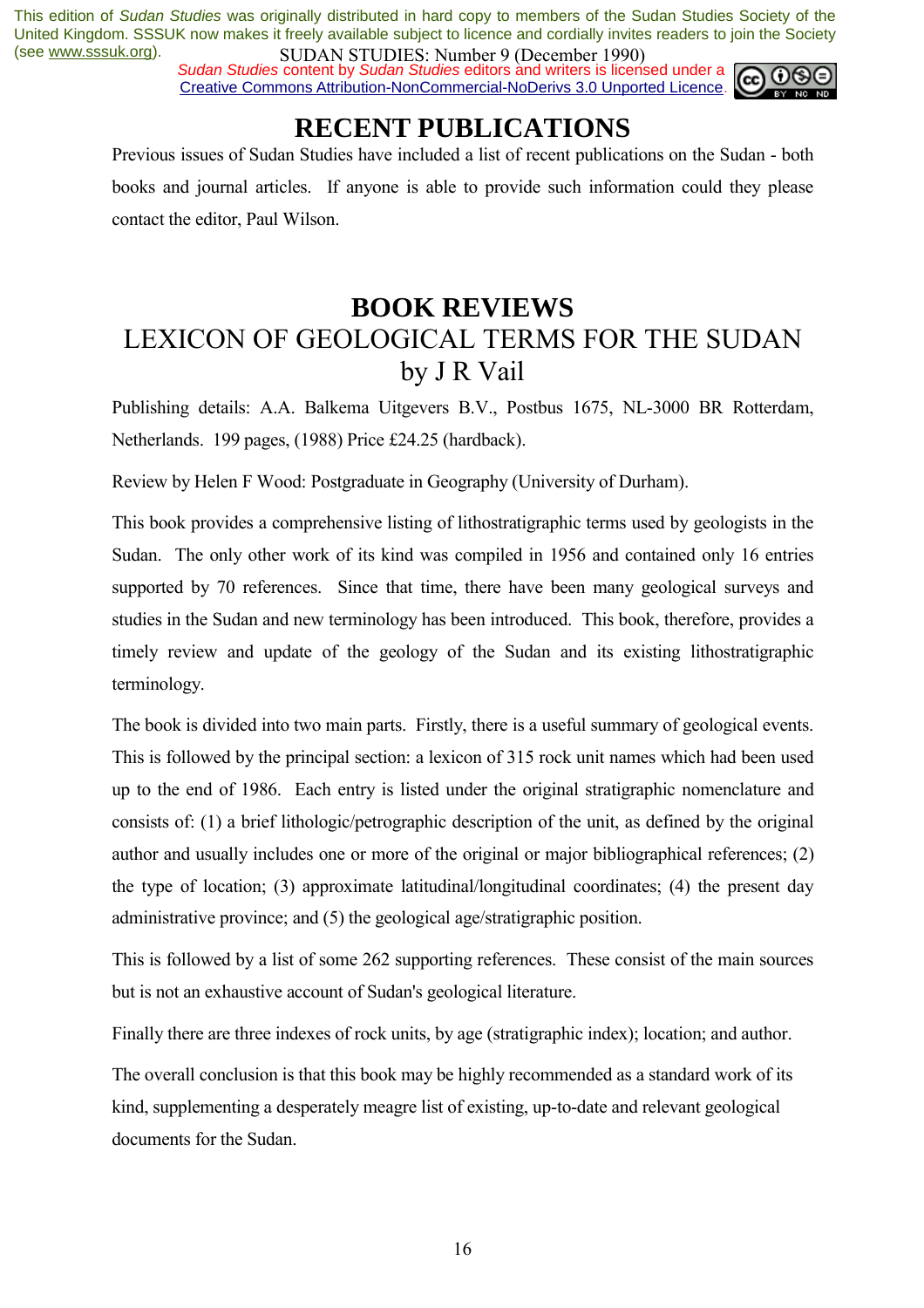*Sudan Studies content by Sudan Studies editors and writers is licensed under a* Creative Commons Attribution-NonCommercial-NoDerivs 3.0 Unported Licence.



# **SUDAN 1898-1989: THE UNSTABLE STATE**

by Dr Peter Woodward

London, (Lester Crook Academic Publications), 27lpp, £25

Dr Peter's Woodward's new book is a very welcome addition to the literature. It will not surprise anyone who has read his previous publications, or has heard him speak, that Dr Woodward's book is analytical, informative and very well written. Like all good and interesting lecturers Dr Woodward, who is in the University of Reading's politics department, puts across his message with the clarity and precision of a text book.

The book analyses the role of the state, both before and after Sudan achieved its independence in January 1956, within a broad historical and international framework. The emphasis is on the political relations between the rural communities and the state, the politicisation of cultural and ethnic differences, and the state's part in the competition among classes, religious groups and ethnic communities that is threatening the very survival of the Sudanese state.

The book is divided into two main parts which deal with the Anglo-Egyptian Condominium and then Sudan's post-independence history. In the first part it traces the establishment of the Condominium, its stormy history in the inter-war period and the subsequent transition towards independence. In the second part Dr Woodward analyses the multi-party period between 1956-1969, the rise and fall of President Numeiri (1969-1985) and the less than rosy ìnew beginningî of the second multi-party period which lasted until June 1989.

The concluding chapter draws the threads of the book together and explains just why Sudan's current problems are so complex and insoluble. It correctly concludes that Numeiri flung open a Pandoraís box when he introduced Islamic sharia law in 1983 and that the role of religion in this heterogeneous state is the source of current conflict. Dr Woodward's various potential scenarios for Sudan's future all seem very depressing. One cannot but agree with his final statement that - "Such is the nature of that decay - political, economic and social - that not only Sudan but the international community as well has a responsibility if it is to be reversed".

There are only a few minor criticisms which can be made of Dr Woodward's book and these are probably due to the personal preferences of the reviewer.

It seems to be fashionable for new books to be made more "user friendly" by compartmentalising different aspects of a specific period. As an example, in the chapter on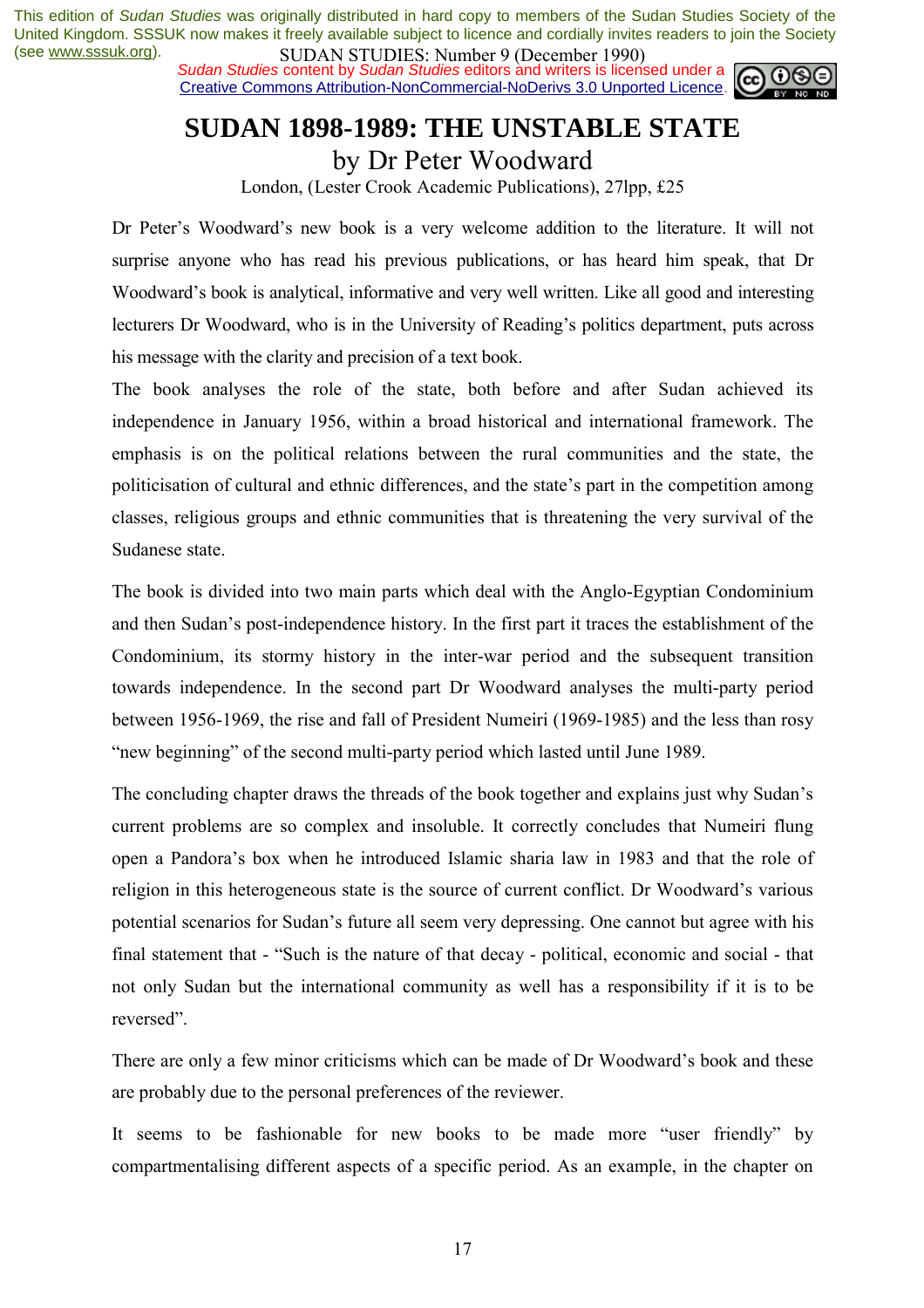**SUDAN STUDIES.** INDIFFERING BUCCITION 1770,<br>Sudan Studies content by Sudan Studies editors and writers is licensed under a Creative Commons Attribution-NonCommercial-NoDerivs 3.0 Unported Licence.



ìThe Numeiri Yearsî, there are separate and discreet sections on foreign relations, state machinery and policy, and social change. The result is that, rather than examining the whole period chronologically, the reader is catapulted backwards and forwards between 1969 and 1985. While this has the advantage of putting all of Numeiri's foreign polices in one box it does not help explain the interaction between them and the domestic situation at any one time.

It is inevitable that every author who writes about contemporary politics is faced by a publishing deadline and that every book is always out of date before it is published. While Dr Woodward has wisely placed his work within a specific time period, it is a pity that a book published in the second half of 1990 has only one or two sentences on General al-Beshir's regime which came to power on 30th June 1989. Surely, even by the end of 1989, its links with the National Islamic Front (NIF) had been revealed and it was obvious that the Islamic fundamentalists had finally achieved power. One would have thought that such a profound event would warrant a paragraph or two in the concluding chapter

It is refreshing to read a factual account of Sudan's decline and fall and not to have to wade through inaccurate, exaggerated and bias sensationalism. One is left wondering, however, just what it would take to get Peter Woodward angry (besides such an accusation!). Despite being someone who knows and loves Sudan his book is remarkably dispassionate, even-handed and fair to everyone. As an example, in 1988 at least 250,000 Sudanese died as a direct and indirect result of the perpetuation of a senseless civil war by the government and SPLA. This was probably more people than the combined death toll in all the other conflicts in the world that year. Despite this, the book has little or no sense of outrage, disgust or revulsion that such carnage could be allowed to continue.

Perhaps, however, that is the secret of writing a book which, like this one, will pass the test of time and remain essential reading for any serious student of Sudan's 20th century history.

Dr Charles Gurdon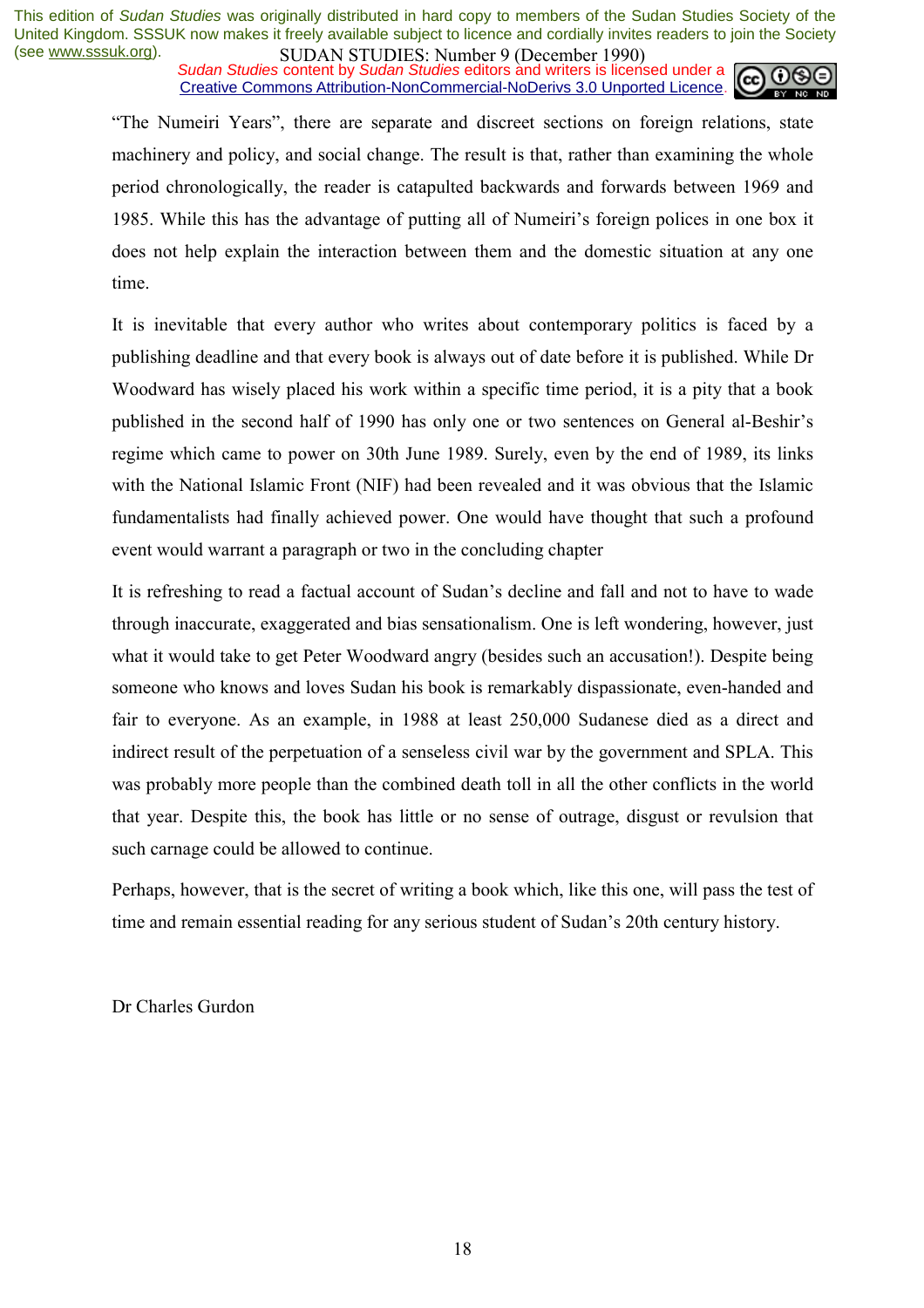*Sudan Studies content by Sudan Studies editors and writers is licensed under a* Creative Commons Attribution-NonCommercial-NoDerivs 3.0 Unported Licence.



# **SOCIÉTÉ FRANÇAISE POUR LES ETUDES SOUDANAISES**

We were pleased to receive a letter from Dr Christian Delmet (Chargé de Recherche au CNRS) announcing the formation of the Société Française pour les Etudes Soudanaises, an extract of which is given below.

I am glad to inform you that a French Society for Sudanese Studies (Société Française pour les Etudes Soudanaises) has been launched. Its first annual general meeting took place on 1st December 1989. The committee is as follows: President: C. Delmet, Vice-President: Mohamed Awad, Secretary : Suleiman Hussein, Treasurer : R. Marchal. The registered office is Laboratoire d'Ethnologie, Musée de l'Homme, Place du Trocadéro, 75116 Paris. A first public session on the contemporary Sudan took place on the 15th February at the Institut du Monde Arabe. Like SSA and SSSUK, but on a smaller scale, we want to improve Sudanese studies in France and to act as a link between the French teachers, fellows and the students involved in Sudan History, Sociology, Ethnology, Linguistics, Geography and Politics... Now there are about fifty people interested in an association, as fellow, scholar, student or for any professional reason, and twenty-five among them have actually paid membership dues. As you know, most of us working in the CNRS participated in the Oxford Symposium last December, and we have been informed in due time of the Durham Conference, but, at the beginning, the topics were not exactly suitable for most of us. As the new sessions will cover Sudanese recent history, culture etc I think that we can join and that some of us will give you now the title of a paper.

### **INTERNATIONAL CONGRESS OF AFRICAN STUDIES Khartoum, 10th-16th December**

The sixth session of the International Congress of African Studies (ICAS) will be held in Khartoum between December 10th to December 16th 1990. The Secretary-General of the ICAS, Professor Sayyid H. Hurreiz, has supplied the details which follow.

The theme of the congress will be "Integration in Africa". Sub-Themes and Topics at the Congress will include: `Ethnicity and National Integration'; `The Political Economy of Regional Integration'; `Pan-Africanism: Liberation and Integration'; `Language Policy and Problems of Integration'; `Religion and Society: Divisive or Integrative'; `Africa as an Afro-Arab Continent: Political Culture and Political Economy'; `Imperialism versus African Integration'; `Drought and Refugees: factors of integration or disintegration'; `Experiments with regional economic integration outside Africa and their relevance for Africa'; `Education and Integration'; `Creative Literature and African Literature'; `Africanity and the Arts' and `Science and Society in Africa's Experience'.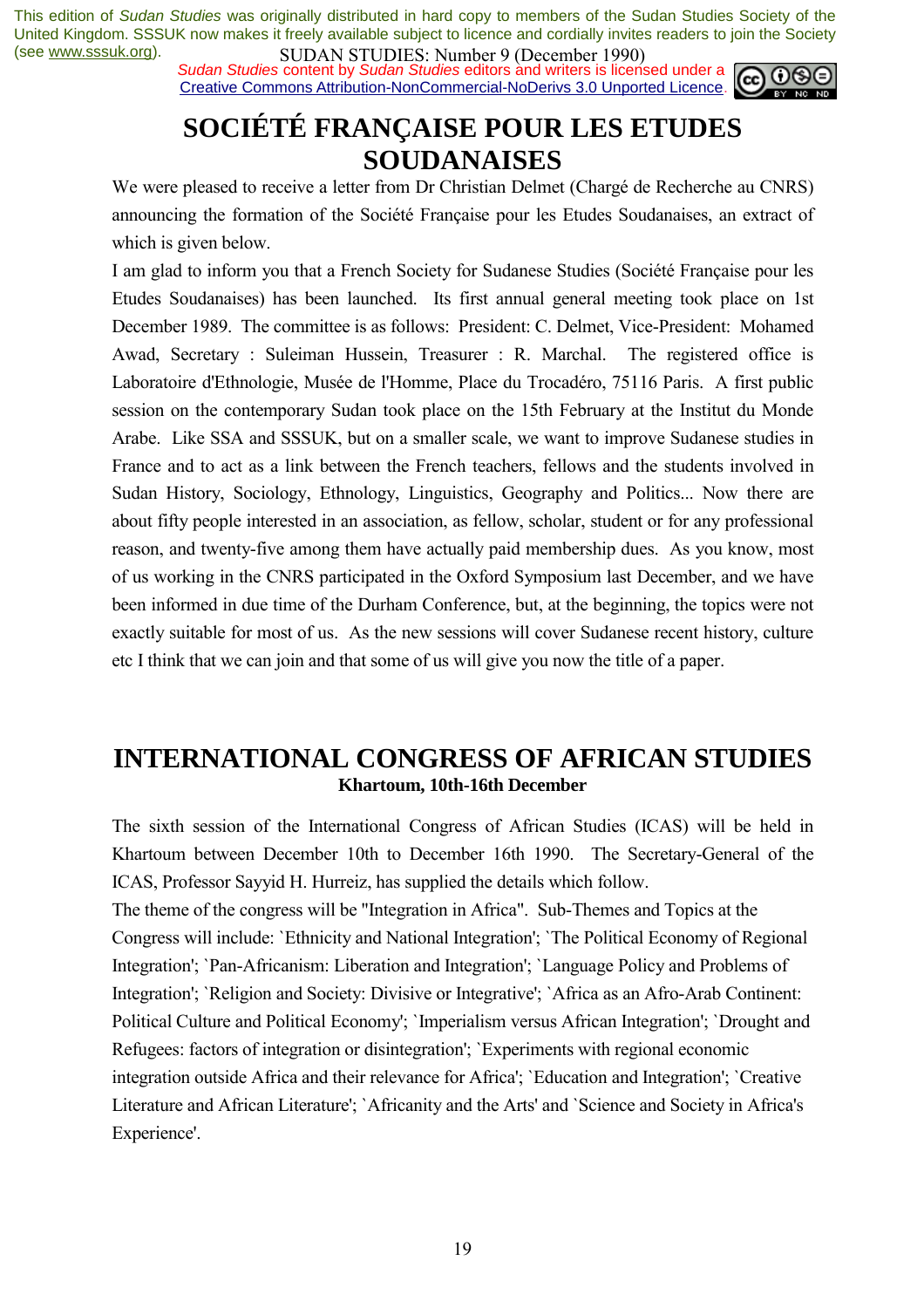*Sudan Studies content by Sudan Studies editors and writers is licensed under a* Creative Commons Attribution-NonCommercial-NoDerivs 3.0 Unported Licence.



# **NORTH-EAST AFRICA SEMINAR**

**Term Time, Fridays, 2.15 - 3.45 Institute of Social and Cultural Anthropology Annexe 61 Banbury Road, Oxford.**

This seminar has been designed primarily as a regular forum for the existing network of people engaged in academic work on North-East Africa, and for students taking courses on the region in social anthropology. All are welcome. Some papers will be given by invitees from outside Oxford, but it is expected that the majority will be from Oxford-based scholars and postgraduate students. While many sessions touch on current affairs, the main disciplinary focus is in the social/cultural anthropology and modern history of the region. "North-East Africa" is broadly interpreted, one of the aims being to take a regional approach and build up connections between the scholars and scholarly traditions of the Sudan, Ethiopia/Horn of Africa, and East Africa.

The seminars held during the Michaelmas Term included the following: "One year of Islamic fundamentalist rule in the Sudan", Bona Malwal (St. Anthony's); "Making the Madi: inventing a tribe on the Sudan-Uganda border", Tim Allen (The Open University); "Re-reading a 19th century text: Juan Maria Schuver on the Blue Nile", Wendy James (Inst. Soc/Cult. Anth); "The Kufra Oasis: an entrepot in trans-Saharan trade", John Davis (Inst. Soc/Cult. Anth); "Operation Lifeline Sudan, 1990", Douglas H. Johnson (World Food Programme).

The Covenors are Wendy James, Douglas H. Johnson, Alex de Waal and Tim Allen. It is intended that the seminars will continue on a regular basis. Details of the seminars in the forthcoming (Hilary) term are available from the Institute of Cultural Anthropology, 51 Banbury Road, Oxford OX2 6PF, or by ringing (0865) 274677 or (0865) 274687.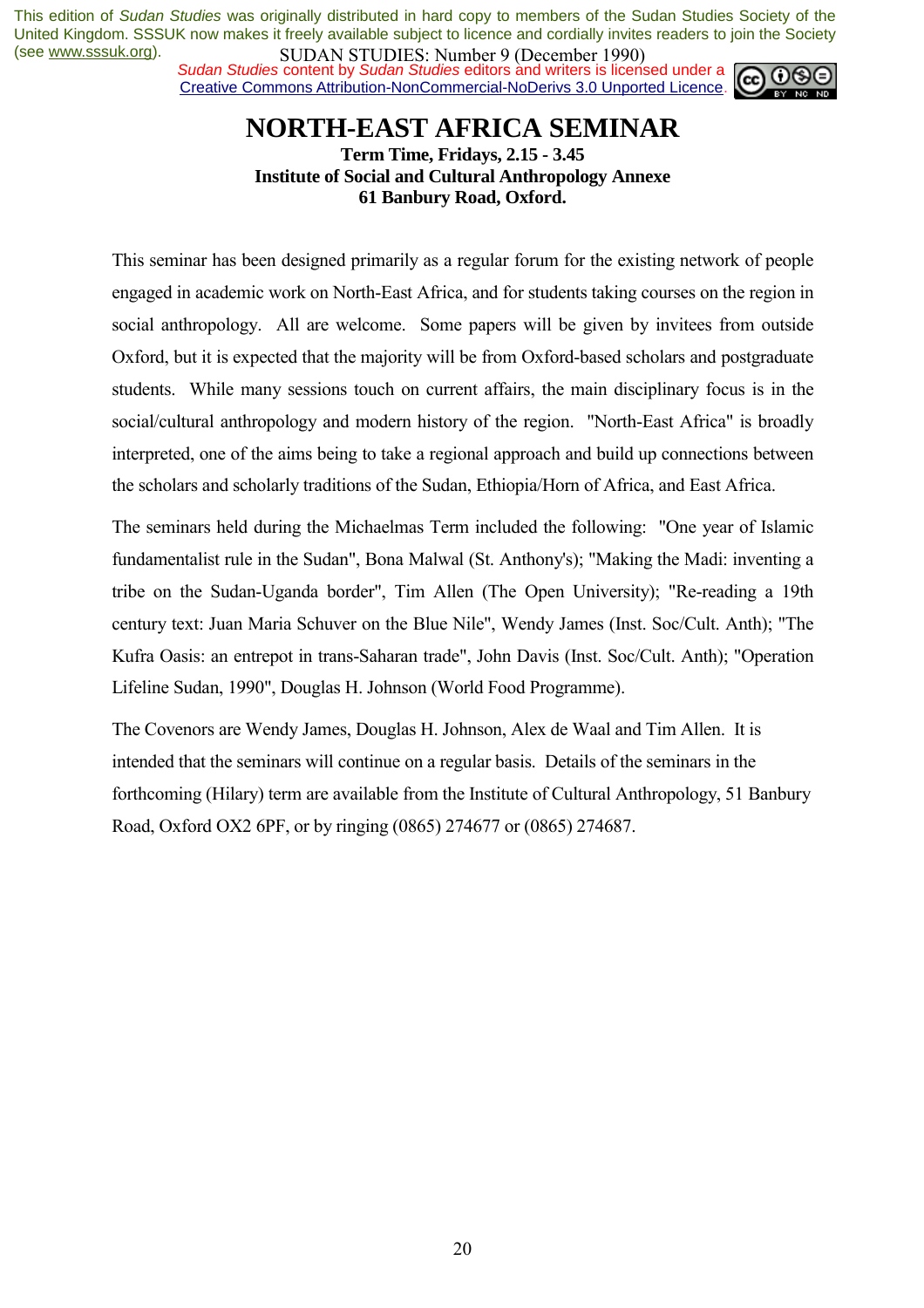**SUDAN STUDIES:** NUTTUP 7 (December 1770)<br>Sudan Studies content by Sudan Studies editors and writers is licensed under a Creative Commons Attribution-NonCommercial-NoDerivs 3.0 Unported Licence.



### **SECOND INTERNATIONAL CONFERENCE ON THE SUDAN ENVIRONMENT AND PEOPLE**

The Second International Conference on the Sudan is being Organised by the SSSUK with the Sudan Studies Association of North America and with members of the Institute of African and Asian Studies, Sudan. The main theme of the Conference is "Environment and People" and is being held from 8 to 11 April 1991.

The Conference is being held in University College (the Castle), one of the Colleges of the University of Durham. This is a historic monument in its own right, in a magnificent setting. The organisers very much hope that as many members as possible can attend. This international Conference will provide an excellent opportunity for anyone interested in the subject of Sudan to meet and exchange ideas. In addition, its location in Durham, where the unique Sudan Archive is housed, is an excellent opportunity for those wishing to pursue their research therein.

The following programme, which is provisional and may be subject to some alteration, shows a wide range of topics on Sudan, with sessions on Recent History, Resource Management, Ecology and Biology and Sudanese Culture.

Please note that the first session on Thursday 11 April is open for anyone to submit a paper (lasting for ten minutes). It is intended for those who have expertise or knowledge of a subject or a point of view which has not been covered during the Conference. Please contact the Conference Organiser before 1 March if you wish to give a short paper and wish to have it included in the printed programme; otherwise, please let her know as soon as possible after that date.

We plan to show archive film of the Sudan and to bring over a Sudanese musician to perform at the Conference. We are also planning a book exhibition to accompany the Conference.

Please complete the accompanying accommodation form and Sudan Archive users form (if applicable) and return them to the Conference Organiser as soon as possible. Acknowledgement of receipt of your form and joining instructions will be sent out in February. Copies of the *Conference Papers* and the final programme, meal tickets and further information will be available in the Conference Packs upon registration at the Conference.

If you need any further information, please do not hesitate to contact Mrs Janet Starkey, c/o Sudan Archive, Durham University Library, Palace Green, Durham, U.K.

Tel: 0388-526047 or 09-374-3035.

Fax: 091 374 3740. Telex: 537351 DURLIBG.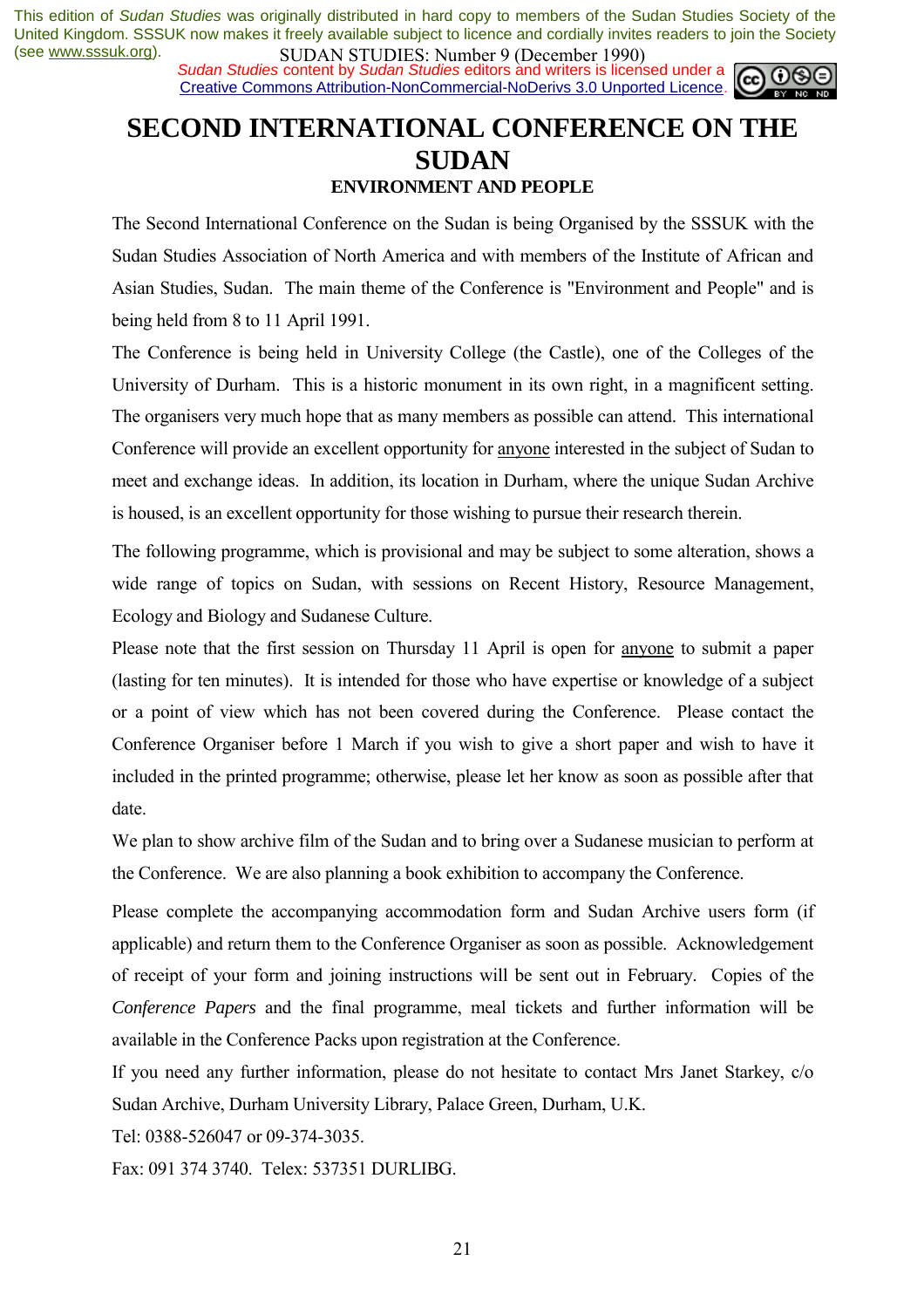**SUDAN STUDES.** Number 7 (December 1770)<br>Sudan Studies content by Sudan Studies editors and writers is licensed under a Creative Commons Attribution-NonCommercial-NoDerivs 3.0 Unported Licence.



#### **UNIVERSITY OF DURHAM**

#### SUDAN STUDIES SOCIETY OF THE UNITED KINGDOM

#### WITH THE SUDAN STUDIES ASSOCIATION (USA) AND MEMBERS OF THE INSTITUTE OF AFRICAN AND ASIAN STUDIES. UNIVERSITY OF KHARTOUM

Second International Sudan Studies Conference

#### **SUDAN: ENVIRONMENT AND PEOPLE**

#### at the University of Durham

#### 8 - 11 April 1991

#### PROVISIONAL CONFERENCE PROGRAMME

#### Monday 8th April 1991

Arrival of participants in Durham at University College (the Castle)

- 10.00-13.00 Registration University College
- 13.00-14.00 Informal lunch University College
- 14.30-15.30 Welcome and opening of the Second International Sudan Studies Conference
- Addresses from Elvet Riverside 1 The Right Hon. Mrs Lynda Chalker, M.P., Minister for Overseas Room<sup>®</sup> Development His Excellency, The Sudan Ambassador SSSUK President, Sir Gawain Bell, KCMG, CBE, SSA representative, Dr C. Fluehr-Lobban IAAS representative, Dr Mahassin Al-Haj Al-Safi SSSUK - Durham, Miss Lesley Forbes - practical infomation on the conference and the Sudan Archive 15.30-16.00 Tea 16.00-17.30 Informal discussions 18.00-19.00 Conference Mayoral reception Town Hall 19.00-20.00 Dinner University College  $20.00 -$ Informal evening with Sudanese music

#### Tuesday 9th April 1991

09.15-10.45

**History I** Elvet Riverside 1 Room<sup>\*</sup>

- (1) William Y. Adams, North and South in Sudanese history.
- (2) G.N. Sanderson, The legacy of the Condominium to the Independent Sudan.
- (3) Yoshiko Kurita, The role of "the negroid, but detribalized" people in Sudanese society, 1920-40.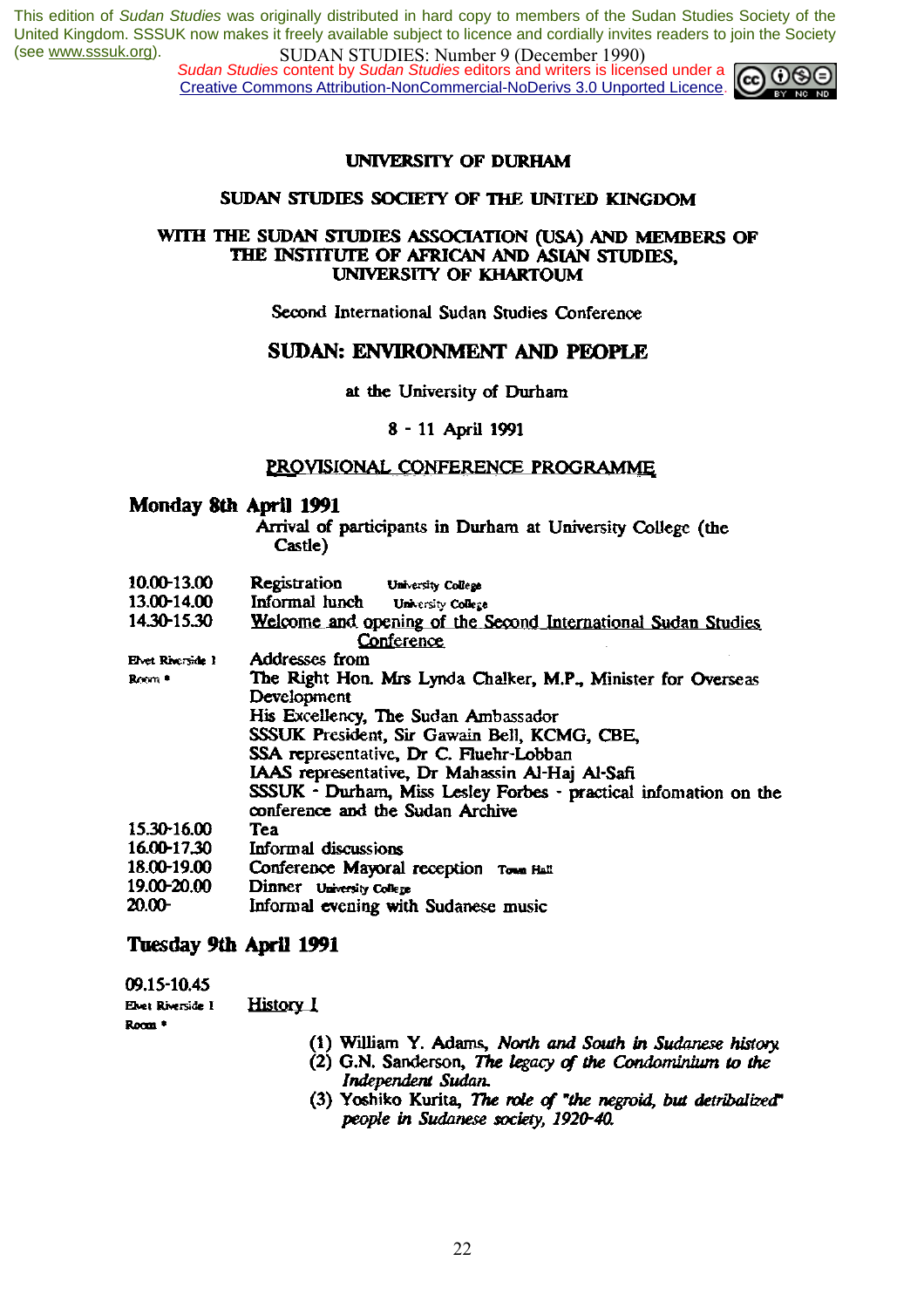*Sudan Studies content by Sudan Studies editors and writers is licensed under a* Creative Commons Attribution-NonCommercial-NoDerivs 3.0 Unported Licence.



| 10.45-11.15                                           | Coffee                                                                                                                                                                                                                                                                                                                                     |
|-------------------------------------------------------|--------------------------------------------------------------------------------------------------------------------------------------------------------------------------------------------------------------------------------------------------------------------------------------------------------------------------------------------|
| 11.15-12.45<br>Elvet Riverside I<br>Room *            | A. Resource Management<br>(1) John Price and John Wright, Mapping Sudan - before<br>and after Independence.<br>(2) Simon Bush, Transport in the Sudan, a crisis?<br>(3) Karl Wohlmuth, New industrial policies in Sudan                                                                                                                    |
| Elvet Riverside I<br>Room *                           | <b>B.</b> Islam in the Sudan<br>(1) Abdulla el-Tayyeb, Journey of the Prophet's companions<br>to Ethiopia.<br>(2) Hervé Bleuchot, Signification du droit islamique mahdiste.<br>(3) Muddathir Abd al-Rahim, Islam and politics in the<br>Sudan.<br>(4) Ahmed E. el-Bashir, The identity crisis of the Northern<br>Sudanese.                |
| 13.00-14.00                                           | Informal lunch University College                                                                                                                                                                                                                                                                                                          |
| 14.00-15.30<br>Elvet Riverside I<br>Room <sup>®</sup> | A. Literature<br>(1) R.W.J. Austin, A study of the archetypal role of women<br>in Tayyib Salih's Mawsim al-Hijrah ila'sh-Shamal.<br>(2) Constance Berkley, On the art of shaping a Sudanese<br>ethos.<br>(3) Tayyib Salih, talk on Sudanese literature.                                                                                    |
| Elvet Riverside I<br>Room *                           | <b>B.</b> Land Management I<br>(1) C. Milton Coughenour, Government, ethnic group and<br>farmer relationships in Sudan.<br>(2) Victoria Bernal, Labour markets and the rationality of<br>household farming on the Blue Nile.<br>(3) Christian Delmet, Land and people among the Awlad<br>Tergam, Taragma villages, Shendi district, Sudan. |
| Assemble<br>at the Castle<br>porters' lodge           | C. Walk around Durham, led by Dr Douglas Pocock,<br>Secretary, City of Durham Trust.                                                                                                                                                                                                                                                       |
| 15.30-16.00                                           | Tea                                                                                                                                                                                                                                                                                                                                        |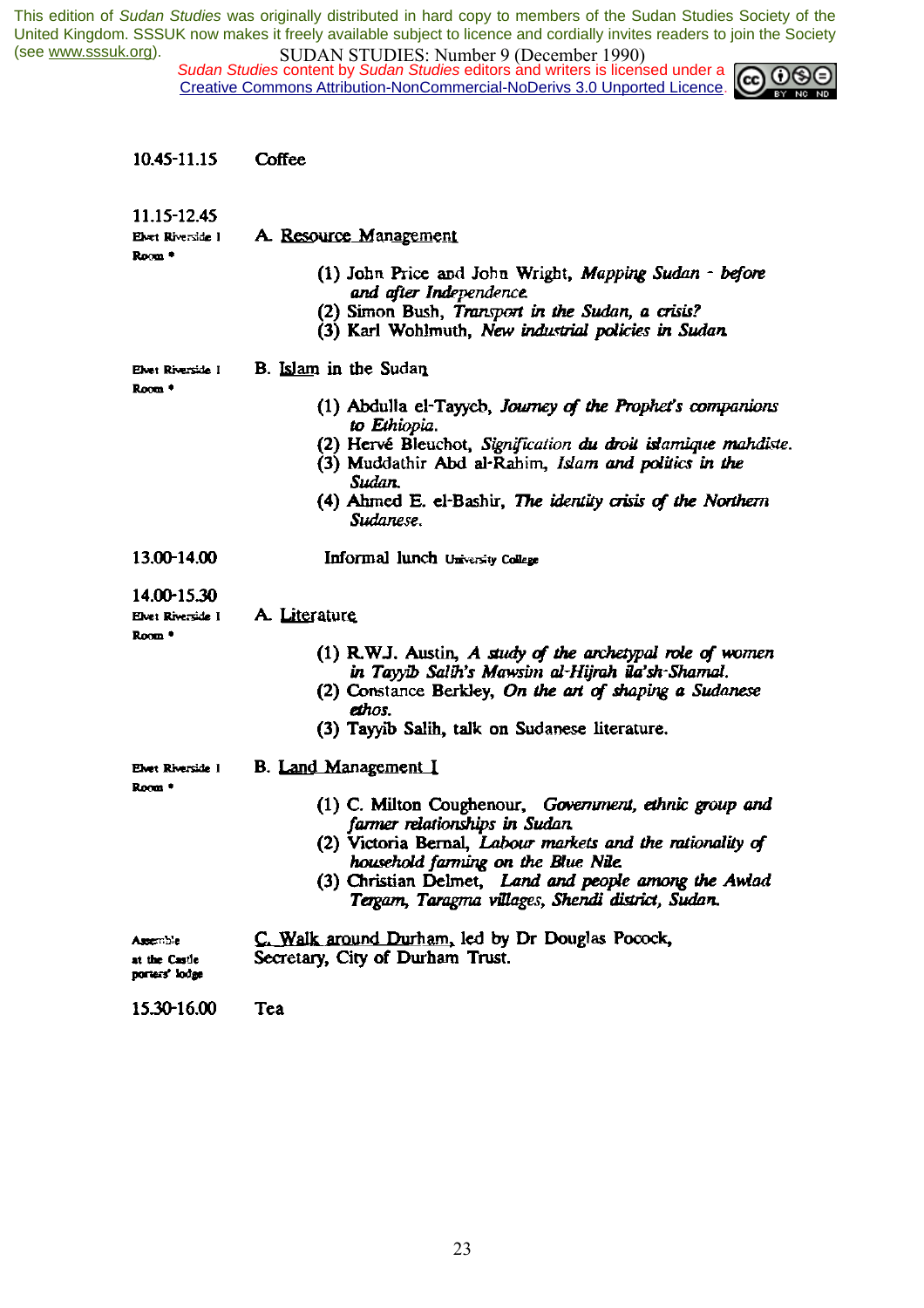*Sudan Studies* content by *Sudan Studies* editors and writers is licensed under a Creative Commons Attribution-NonCommercial-NoDerivs 3.0 Unported Licence.



| 16.00-17.30                           |                                                                                                                                                                                                                                                                                                                               |
|---------------------------------------|-------------------------------------------------------------------------------------------------------------------------------------------------------------------------------------------------------------------------------------------------------------------------------------------------------------------------------|
| Elvet Riverside I                     | A. Culture I                                                                                                                                                                                                                                                                                                                  |
| Room *                                | (1) Abdulla el-Tayyeb, The changing customs of the riverain<br>Sudan with regard to marriage.<br>(2) Clara Semple, Jewellery and ornament, a slide show [in<br>absentia l<br>(3) Rolf Husmann, Sport and ethnicity in Khartourn: Nuba<br>wrestling [paper and video film]<br>(4) A Sudanese musician, talk on Sudanese music. |
| Evet Riverside 1                      | <b>B.</b> Land Management II                                                                                                                                                                                                                                                                                                  |
| Room *                                | (1) Nigel Nicholls, On early warning systems and food aid<br>policy.<br>(2) Mohamed el-Hadi Abu Sin, Urban process and resource<br>conservation and management in Sudan.<br>(3) Charles Gurdon, From bread basket to basket case: the<br>decline of the Sudan economy.                                                        |
| 17.30-18.30<br>$Rcm$ *<br>Rooms *     | <b>SSUK Committee Meeting</b><br><b>SSA Committee Meeting</b>                                                                                                                                                                                                                                                                 |
| 19.00-20.00                           | Dinner University College                                                                                                                                                                                                                                                                                                     |
| 20.00<br>Music School<br>Palace Green | Film show, cine films from the Sudan Archive                                                                                                                                                                                                                                                                                  |

#### Wednesday 10th April 1991

09.15-10.45 Elvet Riverside I

A. Culture II

Room<sup>\*</sup>

- (1) Yusuf Fadl Hasan, The development of the university system in Sudan.
- (2) Mohamed Omer Beshir, A new venture in higher education in the Sudan.
- (3) Alan Woodruff, Juba Medical School.
- (4) Lee G. Burchinal, Model for supplying educational materials to Sudanese universities.

Elvet Riverside 1 **B.** History II Room<sup>\*</sup>

- (1) Gabriel Giet Jal, The Anglo-Egyptian occupation of the Pibor valley in 1911.
- (2) M.R. Nikkel, The dynamics of Christian identity and the growth of the church among the Dinka in the "postmissionary" era since the 1960s.
- (3) Deng Awur Wenyin, The problems of culture in Sudan.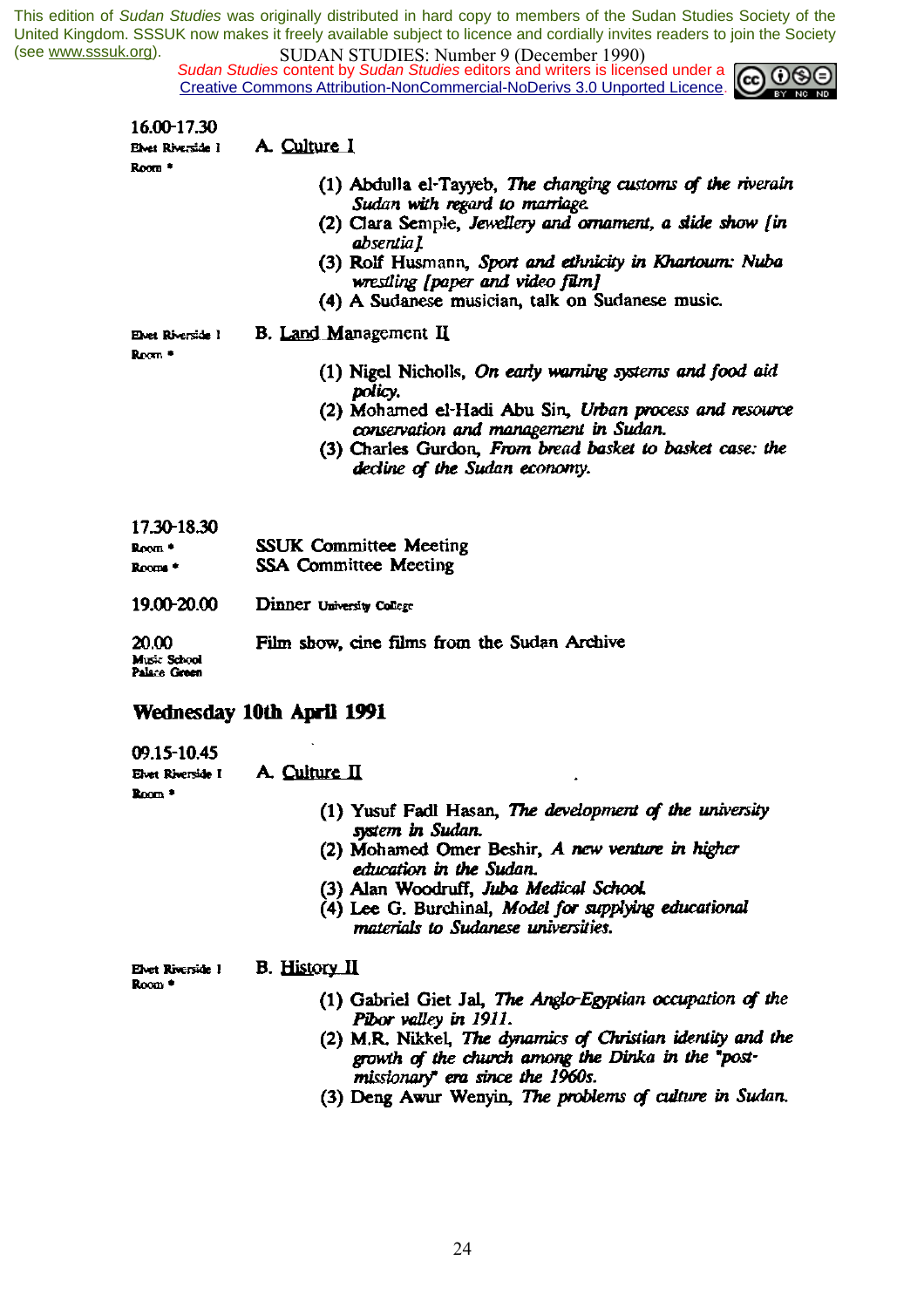*Sudan Studies content by Sudan Studies editors and writers is licensed under a* Creative Commons Attribution-NonCommercial-NoDerivs 3.0 Unported Licence.



| 10.45-11.15                                                  | Coffee                                                                                                                                                                                                                                                                                                                                                                                                                                                    |
|--------------------------------------------------------------|-----------------------------------------------------------------------------------------------------------------------------------------------------------------------------------------------------------------------------------------------------------------------------------------------------------------------------------------------------------------------------------------------------------------------------------------------------------|
| Elvet Riverside                                              | Demonstration of the Solar Cooker for arid countries by John<br>Wright. (weather permitting)                                                                                                                                                                                                                                                                                                                                                              |
| 11.15-12.45<br>Elvet Riverside I<br>Room *                   | A. History III<br>(1) Colette Dubois, Déséquilibre alimentaire et expéditions<br>militaires: le cas du Soudan pendant la Turkiya.<br>(2) Peter Clark, The Siege of Khartoum: questions and<br>some answers.<br>(3) John A. Rowe, Rinderpest in the Sudan, 1888-1890: the<br>mystery of the missing Panzootic.                                                                                                                                             |
| Elvet Riverside I<br>Room <sup>*</sup>                       | <b>B. Water Resources</b><br>(1) Ahmed al-Shahi, "The Nile gives with one hand and<br>takes with the other" the repercussions of recent flooding<br>in the Shagiyya region of Northern Sudan.<br>(2) Robert O. Collins, Nile waters - will they flow?<br>(3) Osman M. Ali et al, The Nile, the lifeline of the Sudan -<br>an ecological assessment over thirty years.<br>(4) Daniel A. Mamer, Water resources management: the<br>case of the Nile valley. |
| 13.00-14.00                                                  | Informal lunch University College                                                                                                                                                                                                                                                                                                                                                                                                                         |
| 14.00-15.30<br><b>Elvet Riverside I</b><br>Room <sup>*</sup> | A. History IV<br>(1) Fadwa Abdel Rahman Ali Taha, Sayyed Abdel Rahman<br>al Mahdi: kingship and its implications on the history of<br>the Sudanese nationalist movement.<br>(2) Albrecht Hofheinz, From Fakî to Duktôr: Changing<br>attitudes towards tradition among Sudanese rural<br>intellectuals<br>(3) G.R. Warburg, Sudan from Condominium to<br>Independence, 1952-56, an historiographical note.                                                 |
| Elvet Riverside I<br>Room <sup>*</sup>                       | <b>B.</b> Conservation<br>(1) Gunnar M. Sorbo, Resource management and the<br>problems of scale - examples from eastern Sudan.<br>(2) Hassan Abdel Nour et al, Forestry in the Sudan.<br>(3) Ole R. Vetaas, Change in abundance of perennial species<br>in Erkowit, North Eastern Sudan.<br>(4) Hussein Muhammad Nour al-Din, On forestry<br>waarammee                                                                                                    |

programmes.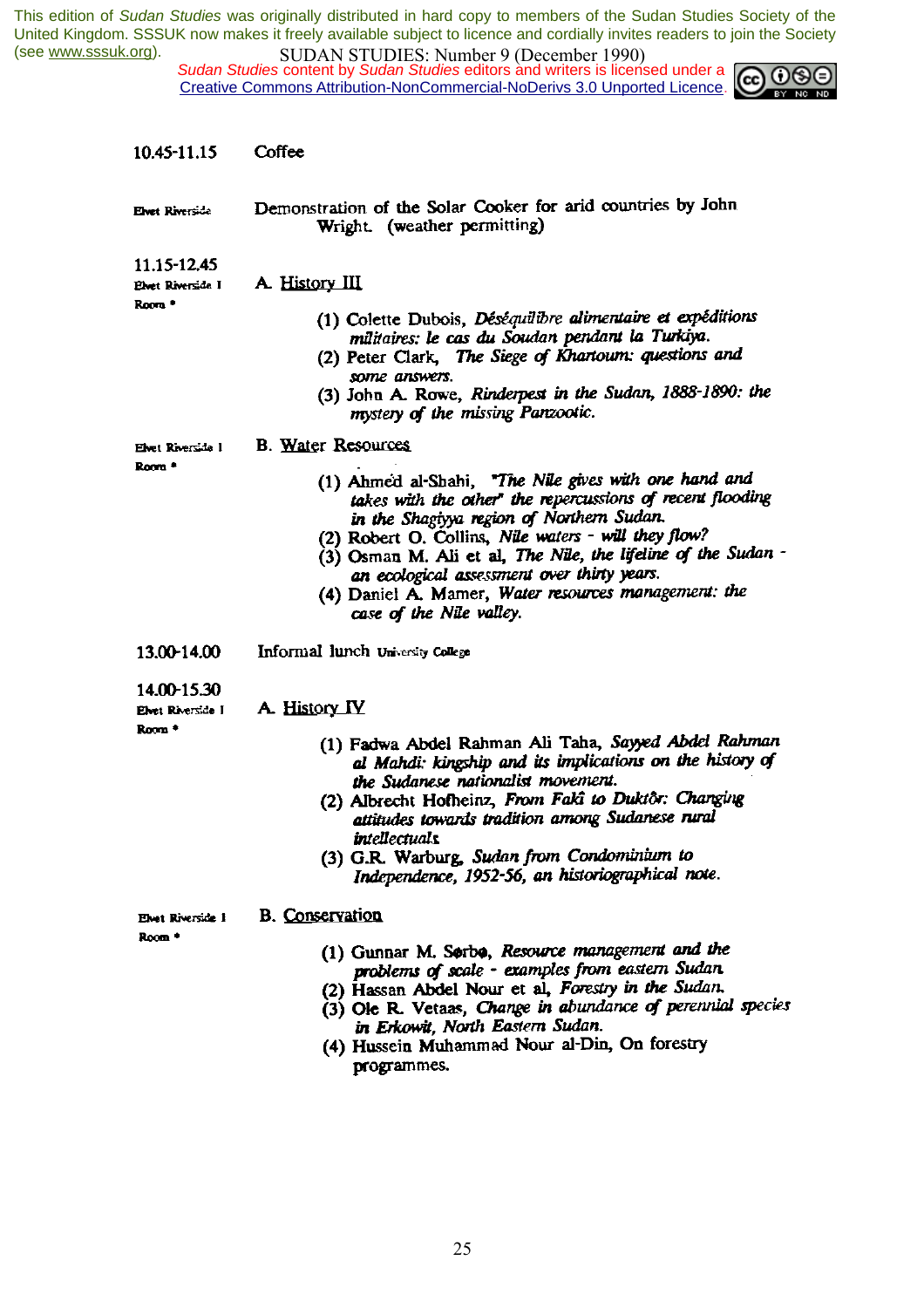*Sudan Studies content by Sudan Studies editors and writers is licensed under a* Creative Commons Attribution-NonCommercial-NoDerivs 3.0 Unported Licence.



| 15.30-16.00                                | Tea                                                                                                                                                                             |
|--------------------------------------------|---------------------------------------------------------------------------------------------------------------------------------------------------------------------------------|
|                                            |                                                                                                                                                                                 |
| 16.00-17.30<br>Elvet Riverside I<br>Room * | A. Politics                                                                                                                                                                     |
|                                            | (1) Bona Malwal, Sudan: three decades of elusive<br>nationhood                                                                                                                  |
|                                            | (2) Carolyn Fluchr-Lobban, Legal and constitutional<br>development appropriate to majority and minority<br>populations in the Sudan.                                            |
|                                            | (3) Ismail Abdalla, Some structural impediments to<br>democratic experiments in the Sudan.                                                                                      |
|                                            | (4) S.A. Khadalio and Ray Bush, The Sudanese state,<br>continuity and crisis.                                                                                                   |
| Elvet Riverside I                          | <b>B.</b> Linguistics                                                                                                                                                           |
| Room *                                     | (1) James Dickins, Definiteness and indefiniteness in<br>Sudanese Arabic.                                                                                                       |
|                                            | (2) Catherine Miller and al-Amin Abu Manga, Arabic<br>varieties spoken by non-Arab migrants in Khartoum: some<br>linguistic features.                                           |
|                                            | (3) Torbin Anderson, title to be announced<br>(4) John Edgar and Roland Stevenson, on Darfur                                                                                    |
|                                            | linguistics.                                                                                                                                                                    |
| Elvet Riversice I<br>Rom <sup>+</sup>      | C. Natural Resources                                                                                                                                                            |
|                                            | (1) Abdul al Tayeb Zahran, Rainfall monitoring programme.<br>(2) Harriet Nash, Ground water management in the Sudan,<br>the function of rural water organisation, plan and use. |
|                                            | (3) P.N. Kariuki, Renewable energy potential for clean<br>environment and development of her people.                                                                            |
| 18.00-19.00                                | Reception hosted by Centre for Middle                                                                                                                                           |
| Serate Rooms<br>University College         | Eastern and Islamic Studies, University of Durham                                                                                                                               |
|                                            |                                                                                                                                                                                 |

### Thursday 11th April 1991

| 09.15-10.45<br>Evet Riverside I<br>Room * | A. Culture III                                                       |
|-------------------------------------------|----------------------------------------------------------------------|
|                                           | (1) Necia Desiree Harkless, Afro-centrism and Nubian<br>scholarship. |

(2) Richard Lobban, Pigs: their rise and fall in the ancient Nile valley.